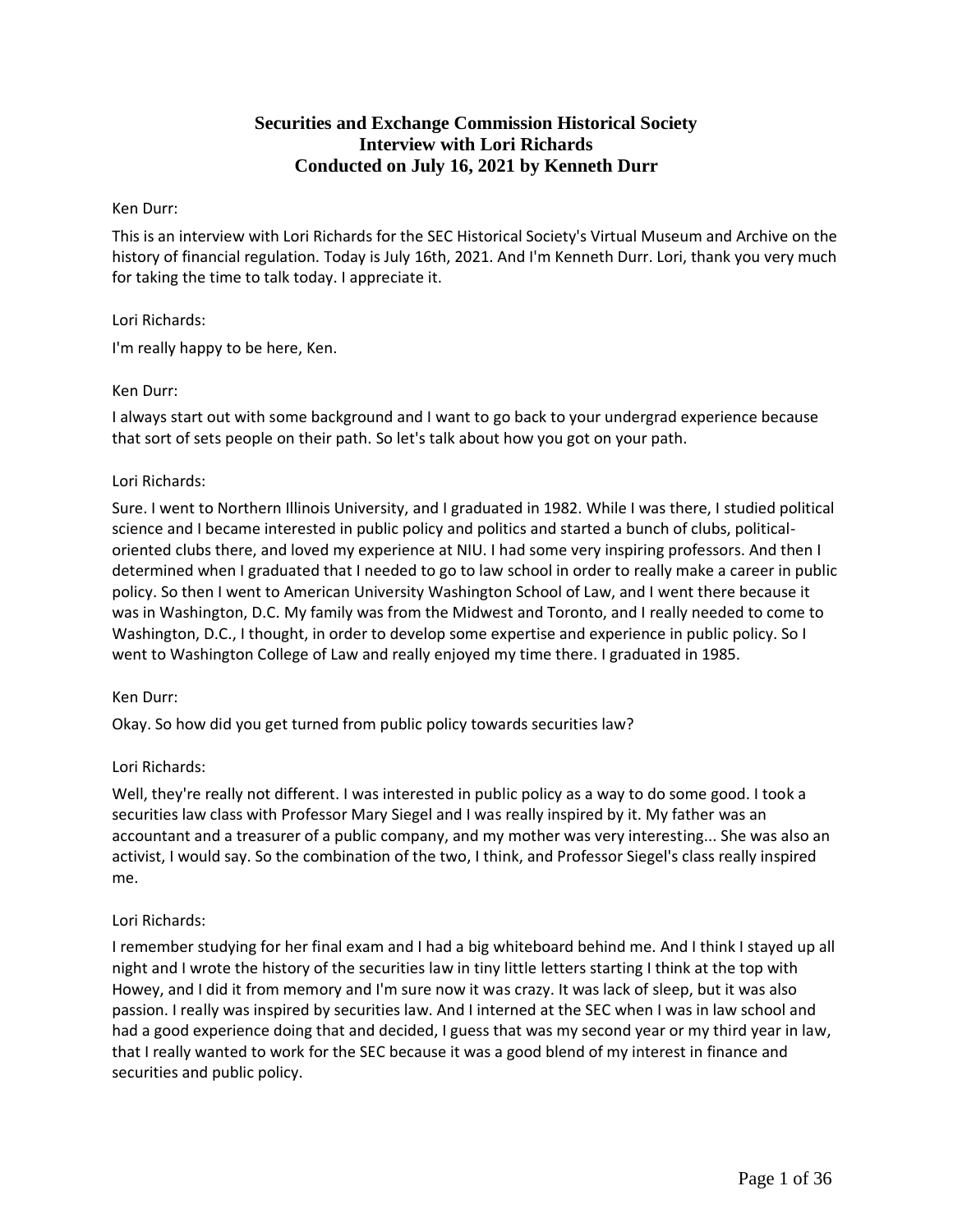### Ken Durr:

Tell me about the internship, where did you work?

### Lori Richards:

I worked in the then-Washington regional office which was here in Arlington in Ballston. I expected that staff attorneys would be hanging around the hallways arguing the finer points of securities law. That's what I really thought it was going to be. It wasn't quite like that, but I got a sense of what it was like to work for the SEC, how the SEC was structured. Overall, I had a positive experience.

Ken Durr:

Did you work on some cases?

### Lori Richards:

I was an intern, so I did document organization. I didn't have a lot of exposure to big picture cases or issues there.

#### Ken Durr:

So did you decide to go right into the Commission after that?

### Lori Richards:

I did. I was at my third year of law school, I applied to all of the Commission's regional and district offices. I don't know how many there were then, 14 or something. Every single one, there were paper applications. And the first office that interviewed me offered me a job. It happened to be the Los Angeles Regional Office. I would have gone anywhere to any office, but they offered me a job and I accepted it right away. The summer after I graduated, I moved to Los Angeles and started at the SEC as a staff attorney in the division of enforcement in September of 1985.

#### Ken Durr:

Why did you apply to all the regional offices? Why not headquarters?

#### Lori Richards:

I think I did apply to headquarters as well. I believe I did. As I said, I would've gone anywhere. I didn't know so much about headquarters, I didn't know about the different regulatory divisions. I was familiar with enforcement because of my internship and case law. As I said, I would've gone anywhere, but Los Angeles was the first to make me an offer.

#### Ken Durr:

Right. So was it the Pacific region at this point? Is that what it was at the time?

#### Lori Richards:

Yes. I mean, LARO, the Los Angeles Regional Office was what we called it.

#### Ken Durr:

What you called it, yes. The nomenclature gets confusing through this period.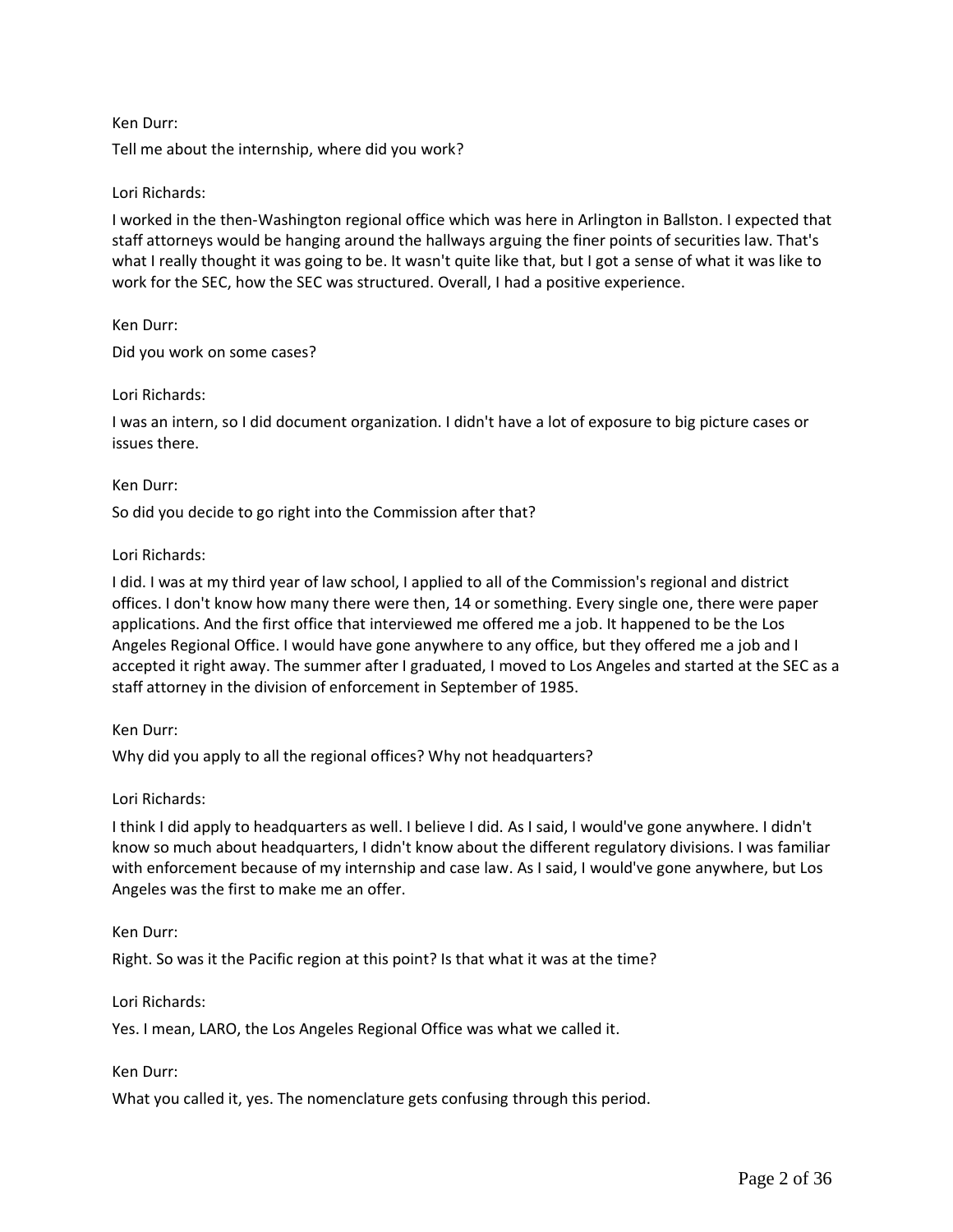It does. There were some changes.

### Ken Durr:

So were you just part of the enforcement team? What was your title?

### Lori Richards:

I was a staff attorney. So that's the entry-level. I think I made \$37,000 a year, which was a lot for me, even living in Los Angeles. It felt like it was a lot of money. And I loved it. I got experience right away. I had my own cases, my own investigations. I learned a lot the first couple of years. They had a protocol where they had so many investor complaints that twice a month staff attorneys were responsible for doing intake. People would just stop by the office and talk about their experience, how they felt that they'd been defrauded. So I learned a lot from people, people who came into the office to complain that someone had stolen their money. It was something that nobody really liked to do. Staff attorneys didn't really like to spend their time doing that. But in retrospect, I learned a lot and it helped me have some personal experience with people who felt that they had been defrauded.

### Lori Richards:

So, I was a staff attorney for two years and I had my own cases. My first enforcement case was against a radio guru who was trying to sell people gold, who actually stole their money. It was a good experience because I took the testimony. I had a branch chief, but I was the one that was taking the testimony, reviewing the documents, writing the subpoenas. It was a lot of experience for a new attorney right out of law school and I loved that.

#### Ken Durr:

Who else did you learn from during that period?

## Lori Richards:

I had very good colleagues. Elaine Cucheras was my good friend. And she eventually became the regional director of the office. And I had another very good friend, Rose Schindler. And we were all doing our cases, but we talked all the time about strategy and securities law and how to get things done. We were wanting to bring cases, wanting to be activist and bring cases. I worked with some great regional directors. I worked with the US Attorney's Office quite a lot. A number of my cases became criminal investigations. So I worked closely with Jim Asperger and James Sanders from the US Attorney's Office in Los Angeles.

#### Ken Durr:

Was that a pretty easy working relationship? Were they used to plugging into SEC regional stuff?

## Lori Richards:

Yes, it was very routine. And also with the California Department of Corporations, we routinely shared information about all of our cases. So they had the option of investigating it with us or just so they would know what we were doing. They would take a fair number of our investigations on as criminal investigations. I worked with the postal inspectors when I brought my first case and they went in and did a seizure of all of the documents of this investment guru's offices. And I remember part of my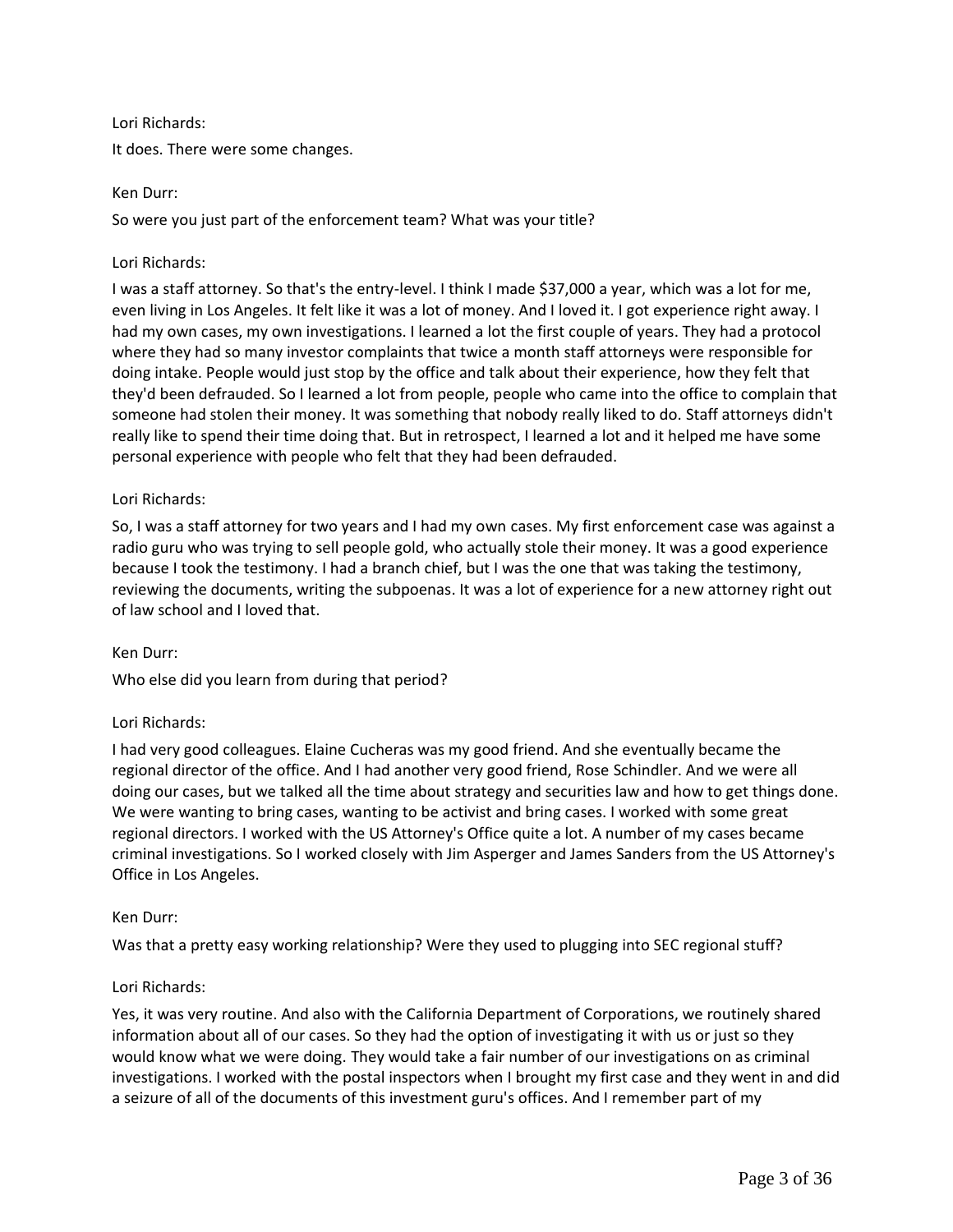investigation was sitting in a warehouse looking at all of the documents that had been seized, a cold dreary warehouse, and finding evidence. And so that's very heady for somebody right out of law school.

### Ken Durr:

Was there a common denominator? Was there some kind of fraud that was prevalent in LA?

### Lori Richards:

Yes. So I was there for a total of nine years and there were a lot of offering frauds. People selling securities without registering the securities. A lot of broker dealer fraud, there were a lot of boiler rooms. In Southern California there's a lot of money, a lot of retirees in that part of the country, a lot of money. And fraud is where the money is. So there were a lot of brokers who defrauded clients, a lot of Ponzi schemes. We did a fair number of TROs. In the time period that I was in Los Angeles, those nine years, I think we brought more temporary restraining orders in court on an emergency basis looking to shut down offering frauds and Ponzi schemes. I think we brought more than any other regional office. And it was really just an indication of the types of frauds that existed in that part of the country. We also, in addition to Southern California, we covered Hawaii, Oregon, Washington State, Arizona, I think that's it. So we traveled across the region, and there were a wide variety of cases but the bulk of them were offering frauds.

### Ken Durr:

Yes. It does sound daunting to be in LA and be responsible for Alaska.

Lori Richards:

Right. I never had a case in Alaska. I did in Hawaii and that was nice but-

Ken Durr: How bad? Did you get to go there?

Lori Richards:

Yes.

Ken Durr:

Any stories that you picked up when you got there? Did you get a sense of the culture of that office?

Lori Richards:

They were young. People in that office were young. There was a lot of turnover. So branch chiefs, the assistant directors, those management positions would turn over. It was a young office.

Ken Durr:

Okay.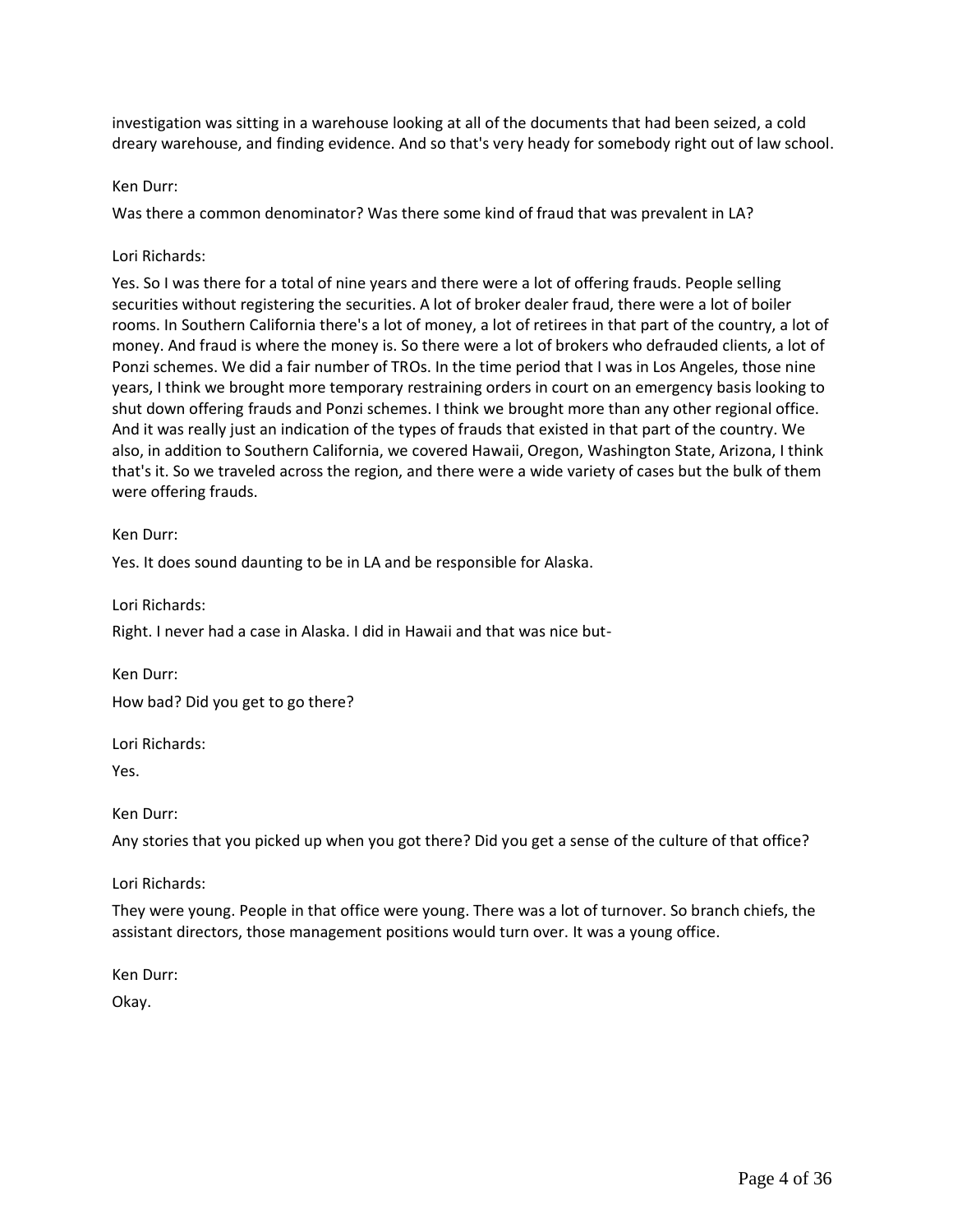That was beneficial to me because I was able to progress up the career chain fairly quickly. I was a staff attorney for two years, a branch chief for two years, and assistant director for two years. And then I became associate director running the enforcement program for Los Angeles and San Francisco and also played a coordinating role with the Seattle Regional Office at the time. I was fortunate to be in an office where there was so much opportunity. We were assertive, we were young, we were excited. It was a really great staff and it was a really positive experience for me.

### Ken Durr:

You mentioned San Francisco and at one time that had been the regional office. That had been the big Joe. What were the relationships like with the San Francisco, I guess it would have been the branch or the district office?

### Lori Richards:

Yes. I don't remember if it was the branch or the district, it probably had both nomenclature during my time. It was a good relationship. We divided up the states into Northern and Southern, and it was a smaller enforcement staff than we had in Los Angeles. But I think we worked pretty well together. And also in Seattle, we worked pretty well with the Seattle office as well. We were very much... Our identity was, in my mind, it wasn't just "we are the Los Angeles office," it's "we are the region, we are the Pacific region." So we helped each other and supported each other.

### Ken Durr:

No territoriality like, "Hey, this is our case. We want to handle this one."

## Lori Richards:

Not that I remember. I do remember lots of territoriality with New York Regional Office. In your experience talking to former SEC people, I'm sure you've heard about that. Los Angeles is three hours earlier, so we would get cases opened in the system early and then we'd argue about it with the New York office or headquarters. Where was the nexus, appropriate nexus, for the case? And I know there are standards and rules now at the Commission for which office investigates a particular matter, but at that time, it was real competition. So if a public company was traded on the New York Stock Exchange, the New York office would say, "Well, we should be investigating this case." So, I mean, it was good natured and it was friendly, but I mean, I think it's indicative of the fact that the enforcement staff was really aggressive, really assertive about wanting to tackle fraud. It was all fun though.

#### Ken Durr:

I want to touch on a couple of the highlights in that period. There's something called the Wymer fraud case that came up in my research that you were involved in. Can you tell me a little bit about that?

#### Lori Richards:

Sure. He was an investment advisor in Orange County. And the way that I got the case was a referral from the examiners in the Los Angeles office. They had done an examination, found indications of fraud. My recollection was that it was both investment advisor and broker dealer examiners. It would have been Stan Mayakawa, who was the assistant regional administrator for broker dealer exams and Mike Levitt, who was the assistant regional director for investment advisor exams. They referred the case to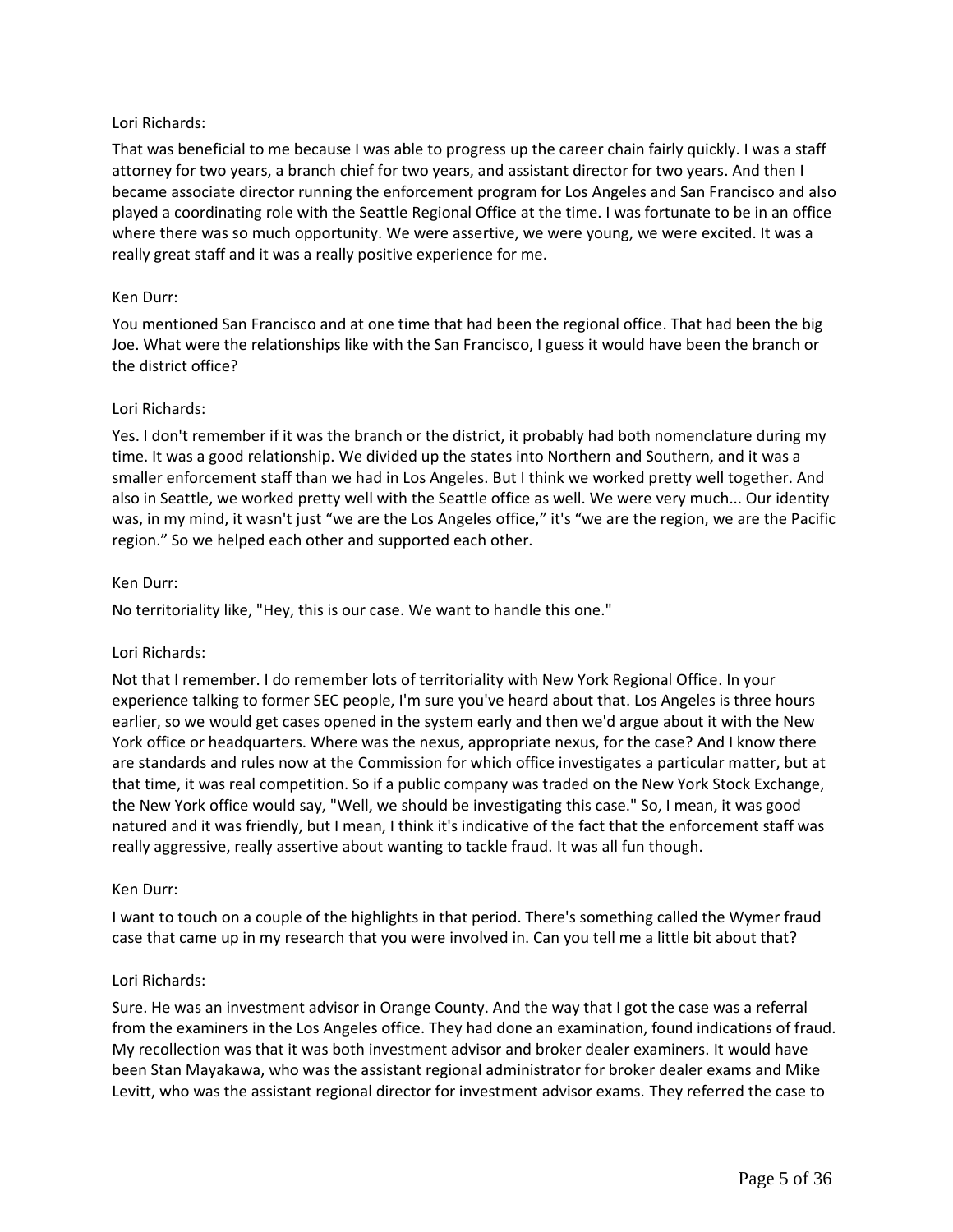enforcement, and I got it. It turned out he had diverted account statements, that were meant to go to clients directly from his clearing broker, and had stolen their money. It was a lot of money at the time, it wouldn't be now. But it turned out in the end to be about \$100 million. And I brought the case and it generated a lot of press.

## Lori Richards:

A number of municipalities had been defrauded, sadly. A big municipality in Iowa had lost a lot of money. So it was a real tragedy. We brought the case, as I recall, as a temporary restraining order, had a receiver appointed right away who then went about doing the analysis of investors who had received prior returns that were fraudulent and figuring out how to obtain disgorgement and eventually paying money back to investors. It was a really exciting case. As I recall, I was an assistant director, I think, when we brought it. I worked really closely with folks in Washington on it. Colleen Mahoney, who at the time was the chief counsel for the division of enforcement, was really helpful to me in figuring out strategy and how to go about bringing the case.

### Lori Richards:

I remember the day we brought the case the phones were ringing with reporters and it was mad. In the end, he went to jail. We obtained an order of disgorgement that was unique at the time. I don't know if the SEC's ever done it before, but rather than ordering what he would disgorge, we ordered what he would be allowed to keep and everything else would be turned over to the government. And we were pretty tough on him. He was allowed to keep one suit. We were very tough on him. He basically had to disgorge and give up everything. And he had acquired the fruits of the fraud. He even lived a lavish lifestyle as they say. So in the end, I think justice was done. It was an exciting case.

#### Ken Durr:

Why did you come up with that settlement, that sort of turning everything backwards and deciding what he got to keep rather than what he had to give up?

## Lori Richards:

It was easier. You didn't have to inventory this car and that and this piece of art and... We just said everything because we had evidence that indicated that his entire lifestyle was funded by this fraud. So it seemed appropriate to craft an order that everything he had, even if we couldn't identify it at the time we entered the order, needed to go back to the government for restitution to victims.

#### Ken Durr:

Any other high profile cases from that time?

#### Lori Richards:

Not high profile, but I was particularly interested in regulated entity cases. I brought soft dollar cases against investment advisors, a suitability case against registered rep, and then a failure to supervise case against the registered rep's employer. And I really enjoyed those cases. I really enjoyed the regulated entity cases. It gave me exposure to the investment advisors act and the investment company act which I came to really enjoy. And it was relatively rare, I want to say, back in those days. Rick Marshall in New York was doing '40 Act cases and Anita Nagler in Chicago did '40 Act cases and I did '40 Act cases. So it was a bit of a niche. And it allowed me to, as I say, to learn about the '40 Act and also to meet people in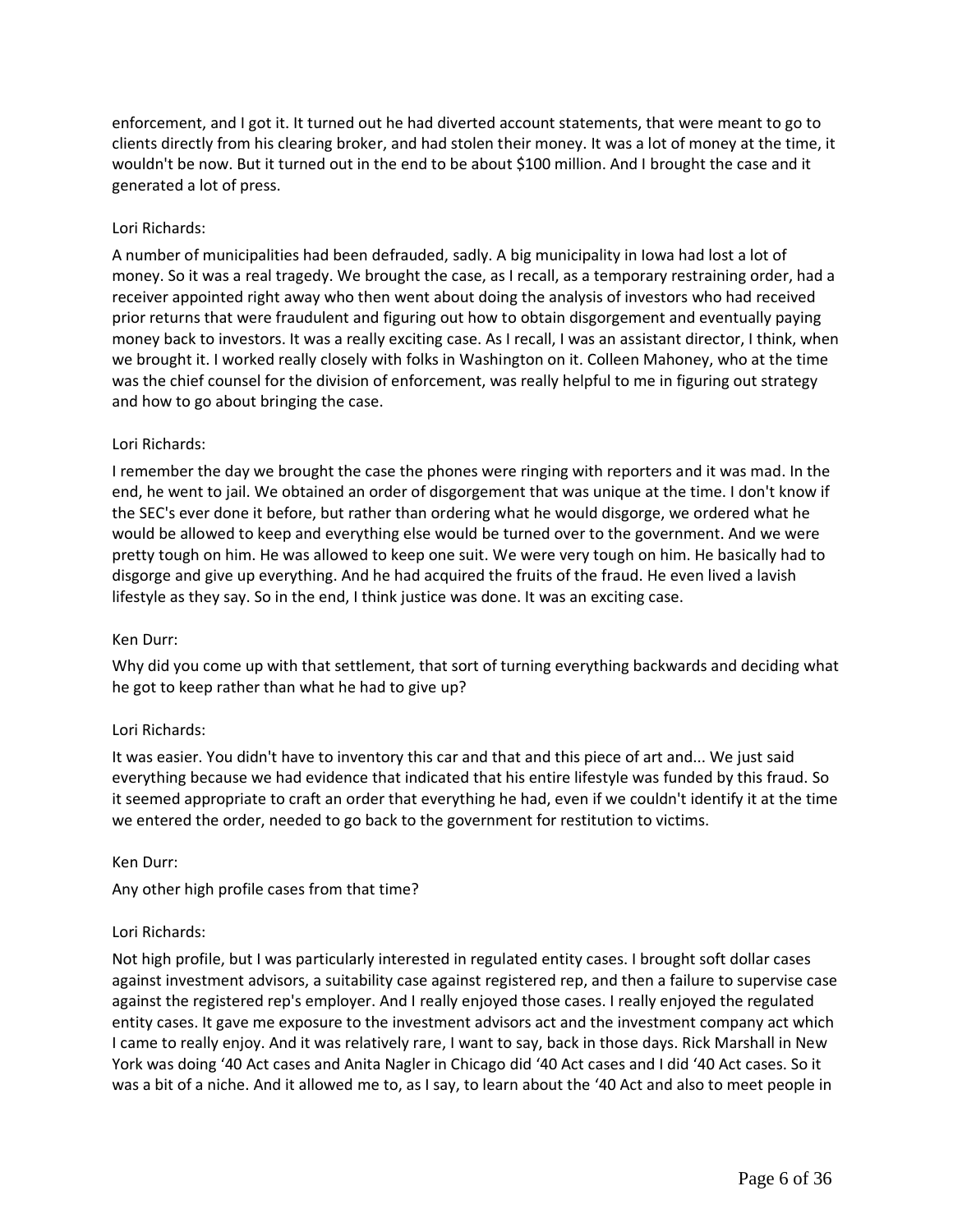Washington who helped me understand the law, people in the division of investment management and the division of, at the time, market regulation.

Ken Durr:

So a regulated entity, that's an investment advisor. Is this gatekeepers and lawyers, things like that?

Lori Richards:

No, regulated entity in that parlance is registered broker dealer, registered investment advisor, transfer agent, mutual fund.

Ken Durr:

Okay.

Lori Richards:

Yeah.

Ken Durr: Yeah, that's the '40 Act?

Lori Richards:

Right.

Ken Durr:

Okay.

Lori Richards:

And the Exchange Act for broker dealers. Yes.

Ken Durr:

So you moved up to... At some point you became acting director, right?

Lori Richards:

I was acting director of the San Francisco office.

Ken Durr: Right. How did that happen?

## Lori Richards:

Well, when I was the associate director in charge of enforcement in Los Angeles, the regional director of San Francisco left and they asked me if I could split my time between San Francisco and Los Angeles. That was really fun because as I came into it, they didn't really know me. I had to make clear that I was supportive of them. I had to make sure the morale was good. I really wanted to make sure that they continue to do the work that they were doing. It also gave me much more exposure to the exam program in San Francisco because I was responsible for it for the first time and got to know the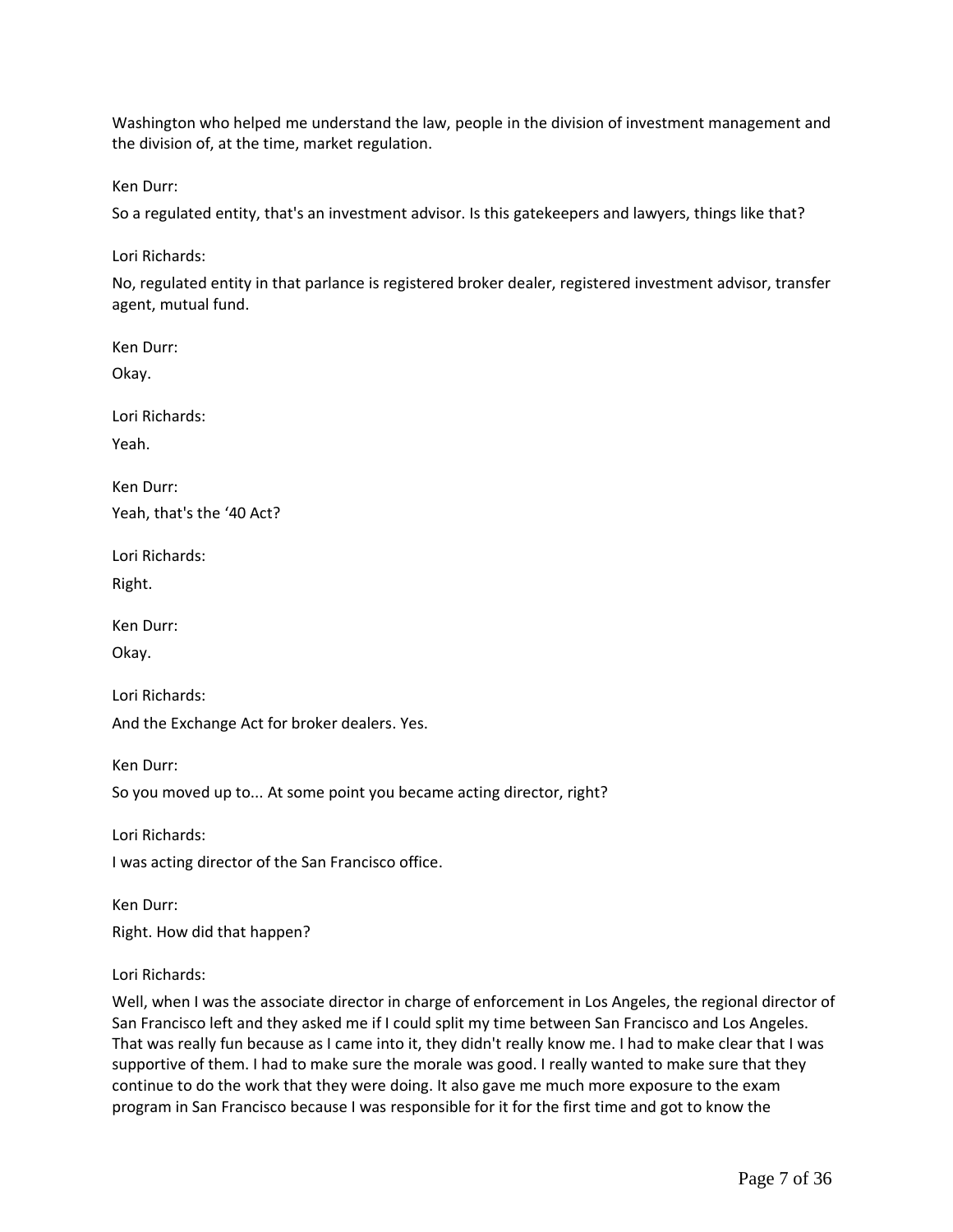examiners there and their work, and that was really exciting. I didn't do it for very long. I think I was commuting back and forth from Los Angeles to San Francisco for about a year.

### Ken Durr:

Okay. And in doing that, you're also... One of the things that the director has to do is to make sure the trains run, just operate the office. Where did you get the insights and sort of the knowledge that you needed to do that?

### Lori Richards:

Well, I relied on Jim Clarkson, who was the head of regional office operations. For administrative stuff, he really helped me quite a lot. I moved the office in that period in San Francisco, from one location to another, and I was heavily involved in things like, "What phone system should we buy? What should our desk chairs look like?" Just every minutiae of the move. I mean, the thing about the SEC, certainly at that time, was it had very little support, administrative support. The people in charge were really in charge of everything, including the office move and what phone systems you have, as well as what types of enforcement cases are you going to bring? Do you have the evidence? What types of exams are you doing? All that stuff.

Ken Durr:

Right.

### Lori Richards:

I mean, one thing I would say in retrospect, is I considered myself in my own head kind of a "turnaround person." I was going to fly in and I was going to help make sure the office is running well, the investigations and the exams are going well. I did that in San Francisco and I did it a little bit in Seattle too. So I thought of myself as kind of a "turnaround person."

#### Ken Durr:

Is that how it worked out? Did somebody step in then?

#### Lori Richards:

Yes, there was then a permanent regional director/district administrator appointed in San Francisco and in Seattle.

#### Ken Durr:

Yeah. It's interesting because so much of your career is in examinations and inspections, but at the beginning you were heavily involved in enforcement.

Lori Richards:

Yes.

#### Ken Durr:

It sounds like you started to get that examinations' perspective fairly late in this early period.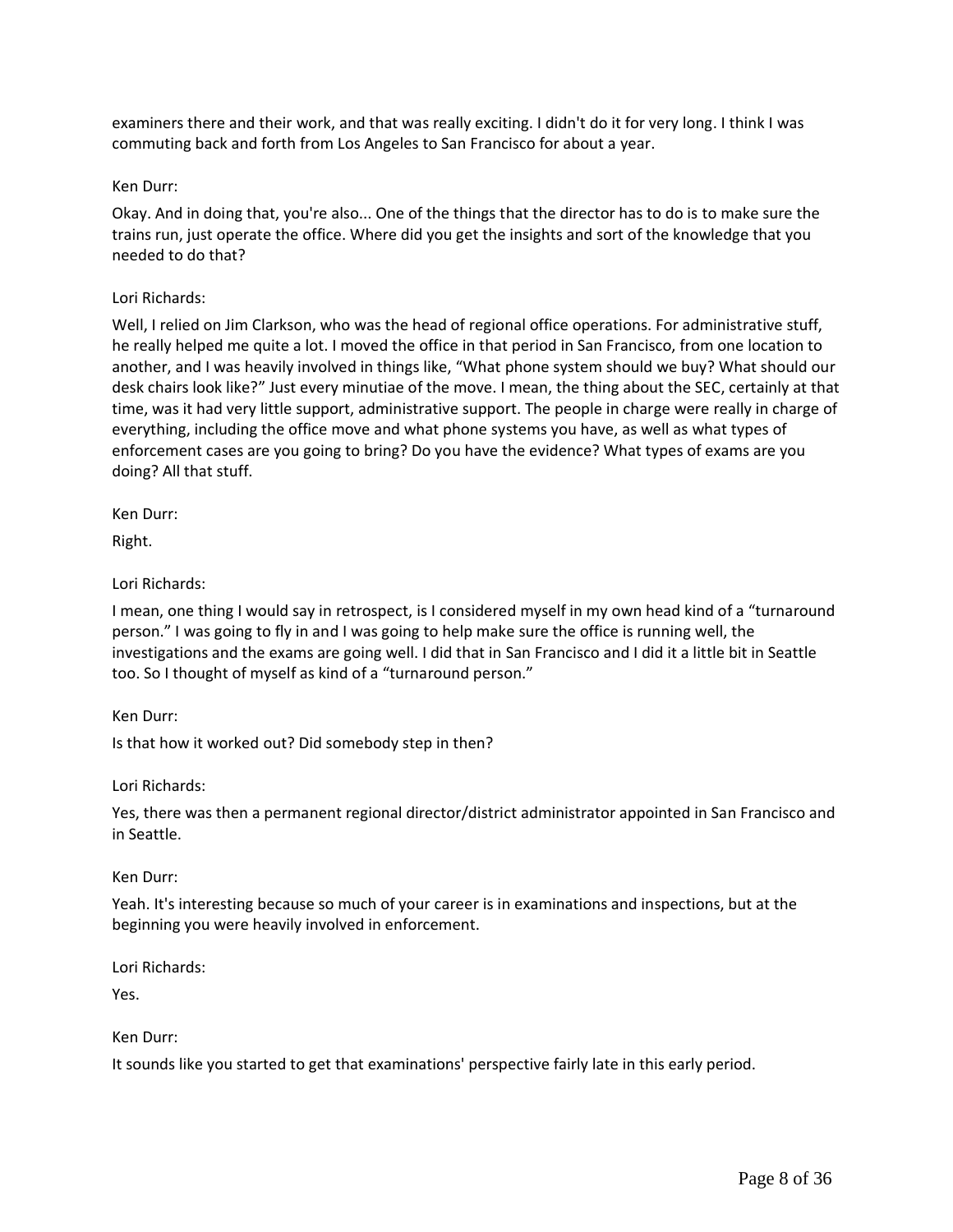Yes, I did.

# Ken Durr:

Okay. And what was your sense of how that was working out? The regions essentially were an entity of their own, but then they had this split personality, the enforcement and inspections. Give me your sense of how that system worked then, some of the insights you had about how it could have worked better or been improved.

# Lori Richards:

Well, they were very separate, exams and enforcement, very separate. And enforcement attorneys had a public profile, they were in court, they were in the press. Examiners had a much, much lower profile. And it was really when enforcement attorneys received referrals from the examiners that I think they came, as I did, to really understand and appreciate what regulation is, as it was called then, what they were about and what they could do. But even within the exam program, they were very separate too. There was a broker dealer exam program, an investment advisory/investment company exam program, and then there was a smaller bankruptcy program in many of the regional offices. So it was really quite fragmented. They came together at the top. The regional director/district administrator supervised both programs. But there wasn't a tremendous amount of interaction we had. We made sure that we had regular picnics, office picnics, where regulation would play enforcement at softball. And I think it was pretty evenly matched friendly rivalry, but they largely went about their activities and their function pretty separately.

Ken Durr:

Did examinations also do Reg A filings at that point?

Lori Richards:

Yes, they did. I didn't have much exposure to that at all.

Ken Durr:

At one point that was pretty big business, but it might've been tapering off at that time.

Lori Richards:

Yes.

Ken Durr:

Anything else we should talk about having to do with your time in the Pacific region?

## Lori Richards:

I don't think so. It was really through this Wymer case that I got to know people in Washington better and in particular, Chairman Levitt and his then-chief of staff executive assistant, Colleen Mahoney, recommended me to take over her role. My recollection is I flew out from Los Angeles to Washington, D.C. on a Thursday and met with Chairman Levitt and we hit it off. And he said, "Can you start on Monday?" And I said, "Yes, of course." So my recollection is my time in Los Angeles came to a close pretty abruptly when that happened. But it was a very good office, very strong office, a lot of female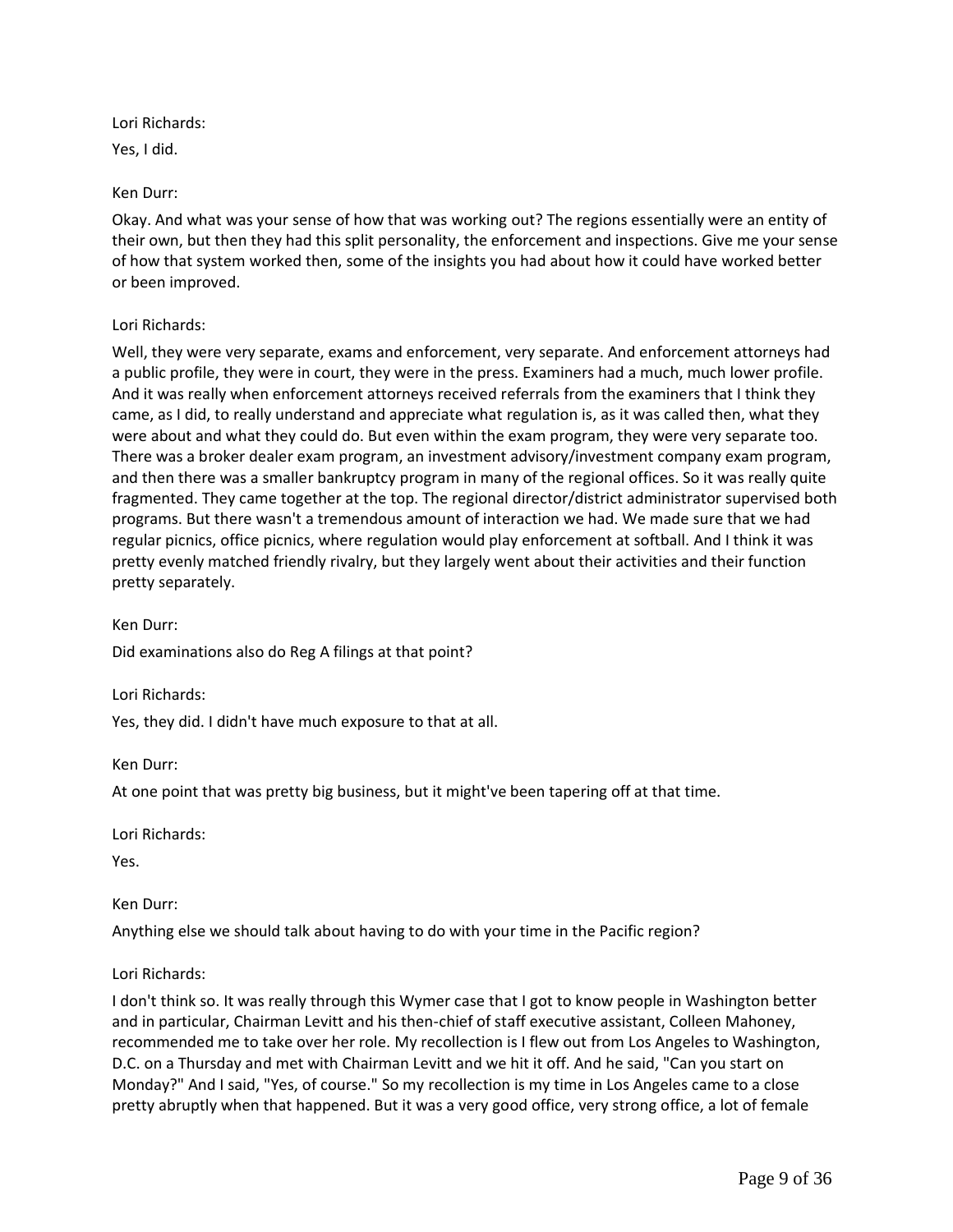attorneys, female accountants. I said that the office there had a fair amount of turnover and that was in the attorney staff. The accounting staff were experienced and were long-term. So it was overall a very positive experience for me.

### Ken Durr:

That's interesting. So the examinations and inspections people tended to stay.

### Lori Richards:

Yes.

## Ken Durr:

Okay. That's something I hadn't picked up on. When you met with Chairman Levitt, what did he talk about? Was there an agenda or were you just going to come in and assist him with whatever?

### Lori Richards:

I don't really remember that. It was kind of a blur, the actual interview. It was a very heady experience, the Chairman of the SEC, for anyone who works at the SEC. But particularly somebody from a regional office who doesn't have ongoing exposure other than enforcement cases to the Commission, meeting with the Chairman was a big deal, really big deal. And with Chairman Levitt in particular, he was extremely activist. He had a lot of ideas. He was engaged, he was charming, he wanted to get things done. I think he wanted his second chief of staff executive assistant to also be somebody who had experience within the agency to help him navigate different offices. He was still relatively new at that time, I think, maybe a couple of years in to his tenure. So he was looking for somebody who knew the agency who could help him navigate internally.

## Ken Durr:

Okay. Did you bring some of your expertise that you developed and sort of influenced what he was looking at? I mean, I guess the point here is you had looked at examinations, for example, and OCIE comes along fairly quickly after you come into headquarters. Were are you talking about examinations and how agents could work better?

## Lori Richards:

Oh my gosh, no. I helped the Chairman with his kind of day-to-day, which extraordinarily busy. He had a big investor education push to meet with investors across the country, with the local press and local congressmen and senators. He was very active in pay-to-play, Rule G-37, auditor independence, the NASDAQ, the NASD market-maker case was kind of coming to fruition then, we had market structure rules, he was testifying all the time, he was giving a lot of speeches. I was just helping him kind of organize this.

## Lori Richards:

He didn't need ideas. He had a lot of ideas. Remember, he came to the SEC, had been the chairman of the American stock exchange. He had a huge book of contacts. He knew people all over the industry, all over Washington. In 1994, it was the Republican revolution. So, Congress flipped from... Both houses became Republican. He was trying to navigate that. He was extraordinarily busy, charismatic, influential.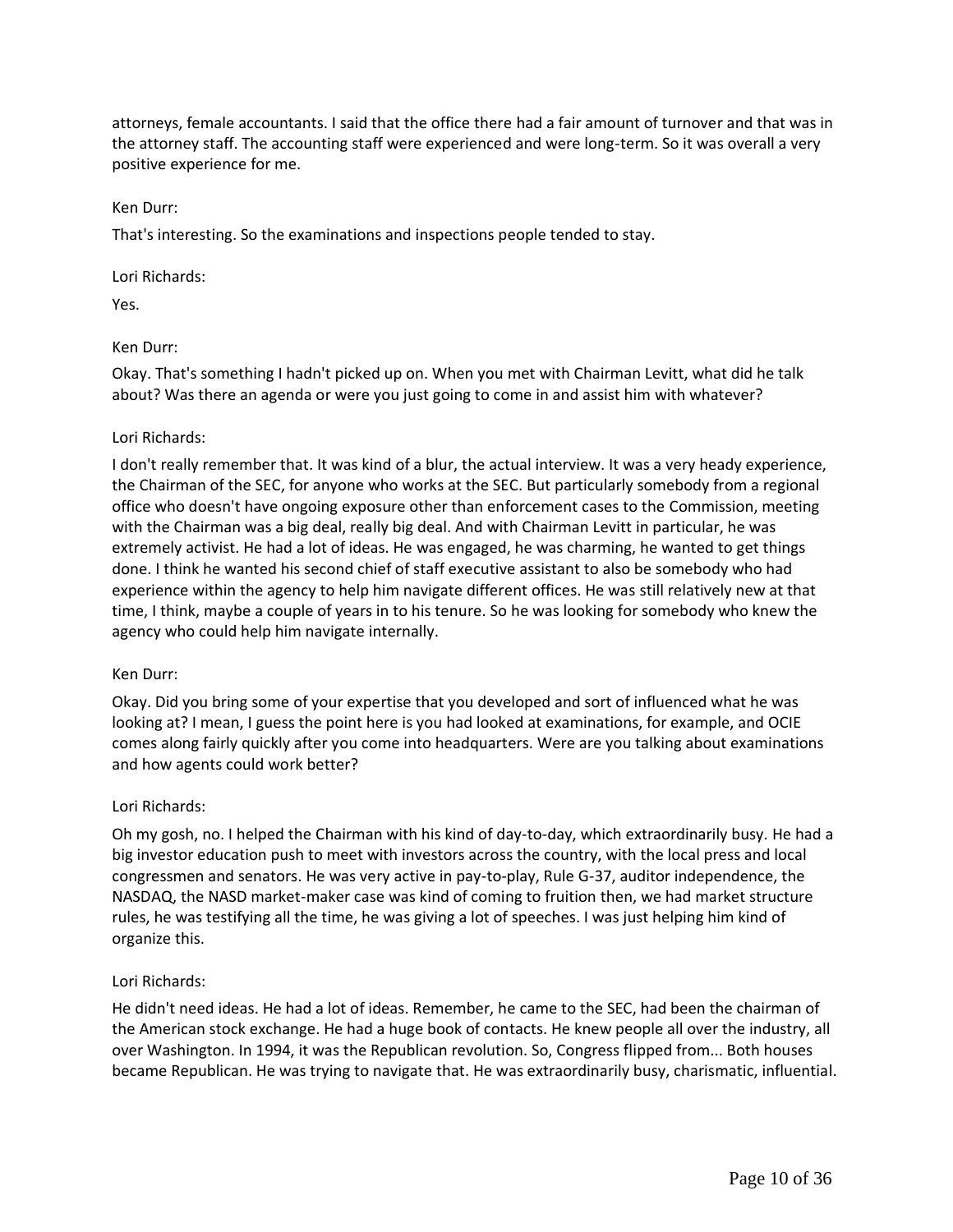I just helped him kind of run the ship, make sure he had what he needed in order to go out and do what he was doing. I didn't have anything to do with the idea to create OCIE.

Lori Richards:

I worked for Chairman Levitt for about a year. And he really influenced me. He was an activist like I naturally am. He was my mentor and deeply influential to me in my career. But it was the staff within the chairman's office, who covered trading and markets, who were critical of most inspections, stock exchange inspections, for the most part, who came up with the idea to... Well, there's two different inspection functions, one in investment management and one in trading and market regulation at the time. Why shouldn't we have a professional cadre of examiners? And shouldn't they be independent from these larger policy-making rulemaking divisions? So, they came up with the idea, not me. I didn't even know about it.

Ken Durr:

These were people in trading and markets?

Lori Richards:

No. This was in the Chairman's office.

Ken Durr:

Okay.

Lori Richards:

The Chairman had dedicated staff, Kerry Dwyer, Mark Delaney, responsible for looking at all of the market regulation issues.

Ken Durr: Oh, Okay. Gotcha.

Lori Richards:

So, it was their idea to strengthen the exam program, to reduce inconsistency between the different exam programs that existed at the time. There were lots of complaints about overlap and duplication and different processes that the different functions used. And I think they wanted... They were looking at GAO as an independent inspection function. Lots of firms have internal audit that's independent, independent accounting functions. And they said, "Why don't we have our own independent inspection division?"

Lori Richards:

So, the idea came from them. Chairman Levitt had, as part of his stated mission, said he wanted to look at areas where the functions of the agency could be improved, including the organization of the Commission. So, a couple of years earlier, he had changed the reporting structure for the regional directors so that they no longer reported directly to the chairman. They reported to the head of enforcement. And there were other organizational changes that he made. I think he considered this of that type. How can we strengthen and improve the way the Commission operates, and be responsive to some of the perceived weaknesses in prior inspections?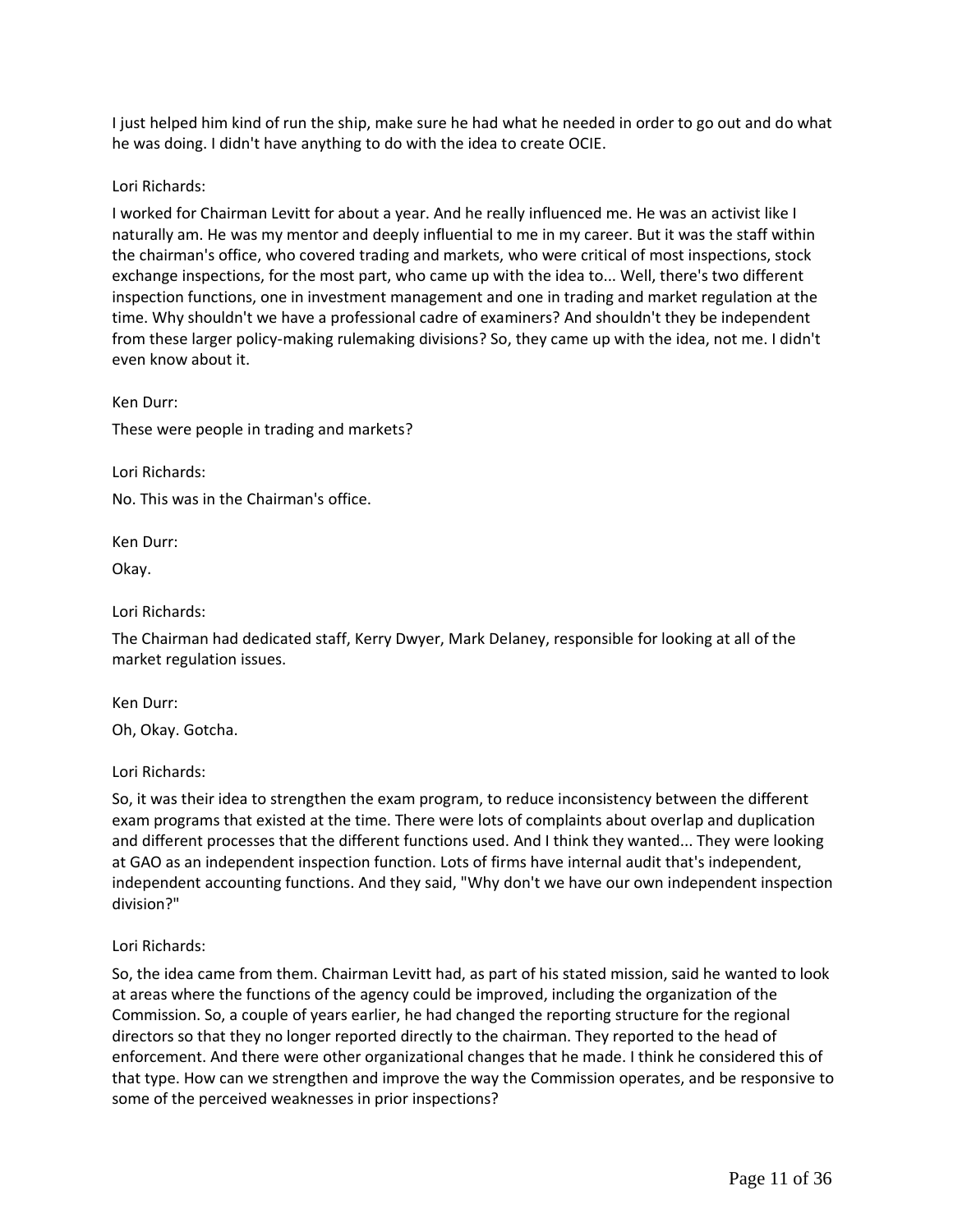## Ken Durr:

That goes along with what you've said about Chairman Levitt having all his own ideas and things, but let's double back. Were you there in the region when that reorganization happened and the regions suddenly reported directly to enforcement?

### Lori Richards:

To the director of enforcement. I believe I was. I believe I was still in Los Angeles. I was not a regional director. I was the associate director for enforcement, so I didn't perceive that that was a significant change for me.

Ken Durr:

Okay.

### Lori Richards:

I think it was for some of the regional directors, particularly those who had been there for a long time, who were used to reporting directly to the chairman of the SEC. And now, to report to the director of enforcement, some of them, I'm sure, perceived that as a step down. But it was really meant to reduce the separateness, the separate regional offices doing their own thing. It was one enforcement division. And it later became one -- when I was head of OCIE -- one exam program.

### Lori Richards:

By my view, that was all for the better, because it made us much stronger. We had a much louder voice when we were speaking as one agency program, Division of Enforcement or OCIE.

#### Ken Durr:

Right. So, tell me how the OCIE thing rolled out. You've discussed this idea and the fact that it made good sense to put the inspection functions together. How was it developed? Was there a pilot program? Did a group get together and flesh it all out?

#### Lori Richards:

Well, the idea for it, as I said, I wasn't involved in. Arthur came to me after he had decided to do it and said, "Would you do this? Would you start OCIE?" And it had another name in the beginning, the Office of Securities Industries Exams.

Ken Durr:

Right, which is also OSIE...with an S.

## Lori Richards:

So, he came to me. He said, "Would you do it?" And I remembered my time working with examiners. And I said, "Yes, but only for eight months." I would start it. And then, I would move on to do something else. And he said, "Okay. You might change your mind, but okay." And I wasn't really interested in doing it on a long-term basis because exams were still perceived as a little bit sleepy in the agency. They had a very, very low profile. At that time, it was individual exams of individual companies. And the exam staff would, at the end of the exam, send the firm a deficiency letter.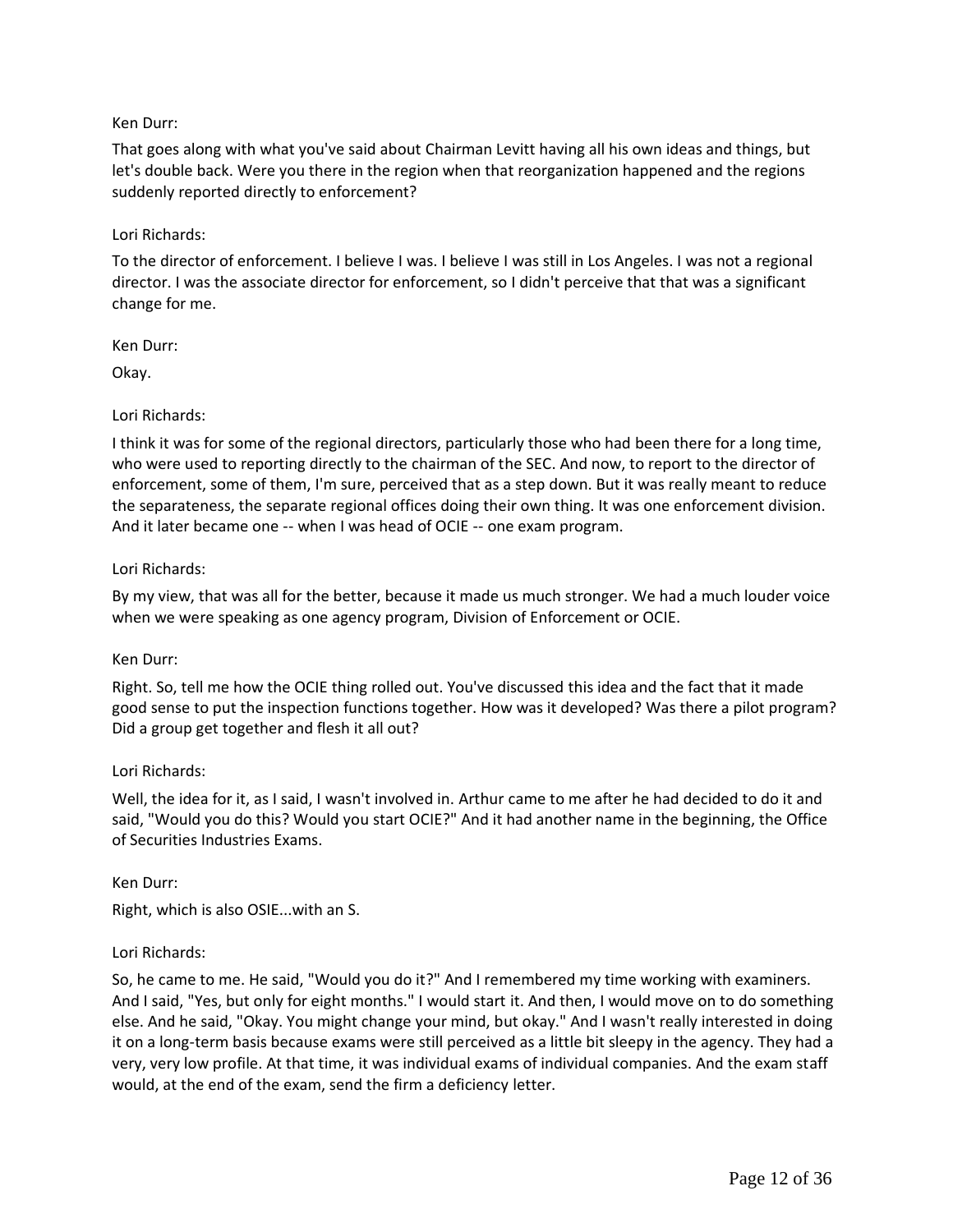The communication was very one dimensional. It was from an exam team to a registrant. And there was little or no extrapolation of exam findings. What are we finding more broadly? How are we looking at issues in a systematic way? It was very individual firm by firm by firm. And I think that's the reason why it was relatively sleepy. They weren't heard from within the agency, and certainly not outside the agency. So, at first, that's why I was reluctant to say yes. I said "Yes, for eight months," which of course is.. It's funny to look back on now. I did it for 14 years.

### Ken Durr:

Were the exams also generally on a periodic basis at that point?

### Lori Richards:

Yes. So, there are exams and inspections. That nomenclature means nothing. We were responsible -- OCIE, an exam program of the agency -- for conducting exams for compliance of investment advisors, investment companies, transfer agents, clearing agencies, broker dealers, and the stock exchanges, and self-regulatory organizations. I believe I've remembered them all. But those are a lot of very different types of entities, so, investment advisors and investment companies, the SEC was a sole regulator. For broker dealers, obviously, the SROs had the primary regulatory responsibility. For investment advisors and investment companies, at that time, there was an exam cycle no later than once every five years.

### Ken Durr:

Okay.

## Lori Richards:

That was every registered entity once every five years, and at that time, the exams were pretty consistent. There was an exam module that was big and long. So, no less often than once every five years, more frequently for cause. If we had an indication of a fraud or a violation, we would immediately go in. That never changed.

#### Lori Richards:

We always gave cause exams priority. But for investment advisors, investment companies, once every five years. And broker dealers, there were two types of exams. Oversight, where we would go into evaluate the quality of the SROs, oversight of the broker dealer. Then there were all other types of exams, including cause exams. Surveillance exams, we called it. But the routine frequency was performed by the SROs. And then, for the SROs and the stock exchanges, there was also a frequency. I don't remember what it was now, but we would look at different parts of their activities, their listing programs or arbitration programs, surveillance program, disciplinary program, et cetera. And those exams would be done on some frequency.

#### Ken Durr:

Okay. So, that was the system when you came in. Right? What were the drawbacks? What did you hope to do to start to readjust things?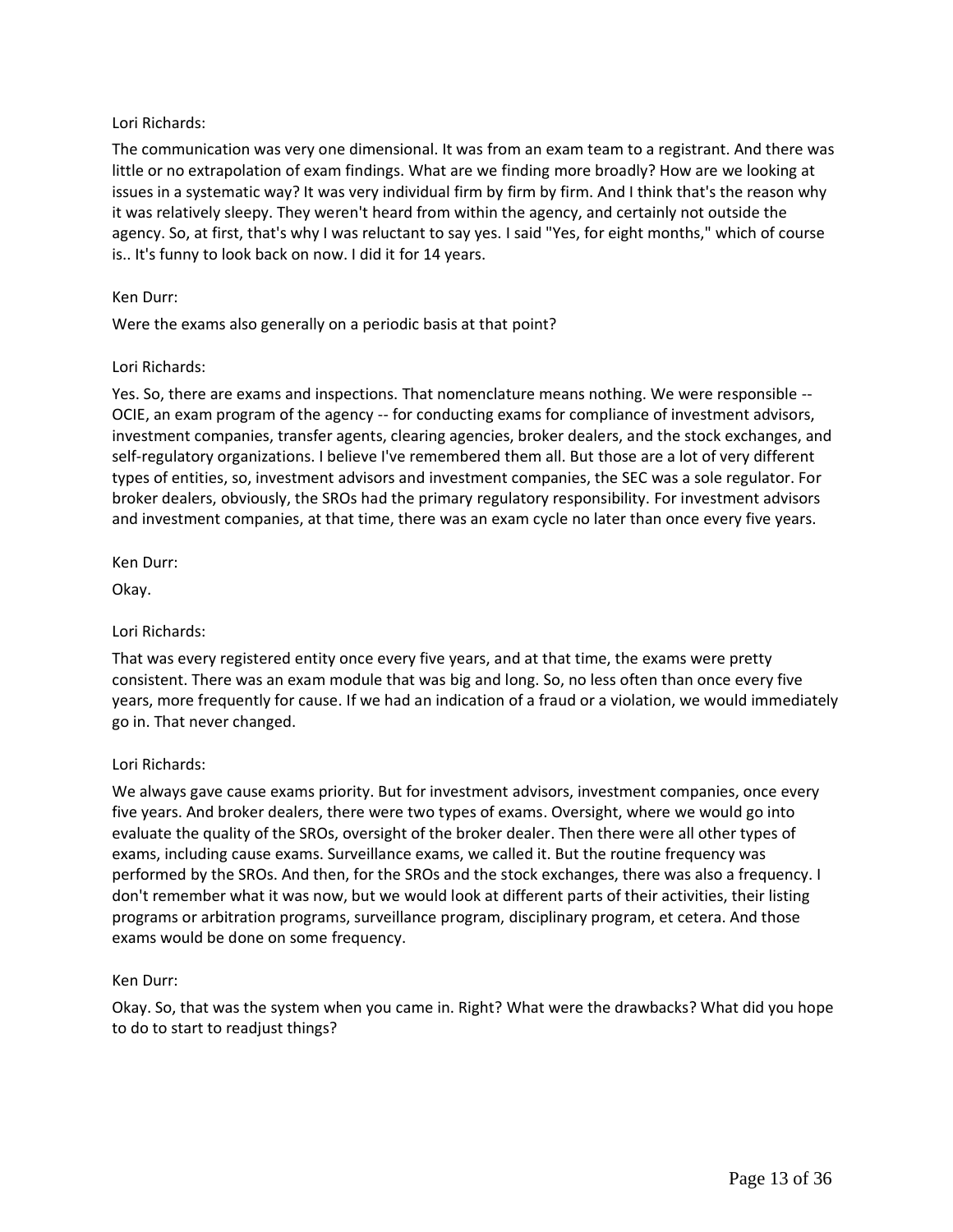As I recall, it was within the first couple of weeks that I took on the job. And I was alone. And we had a whole empty floor, the ninth floor of the office that prior division had moved out. So, it was me on day one, John Walsh, who came from the chairman's office, who became my chief counsel of OCIE, who was really important in the creation and development of OCIE, and my secretary, and my human resources person. And we got an entire floor to ourselves. So, it was lonely. But one of the first things we did is to create a mission statement for all exams. And the mission statement was, as I remember it, "We are independent. We pull no punches. We call it as we see it, basically. We are going to be a tough but fair exam program in all types of exams."

# Lori Richards:

I felt that was really important because I wanted to make sure the examiners knew that I would support them if they were going to make a tough call, that that's what I expected, that we were going to write our reports straight-forward. We weren't going to make it look pretty. We were going to call it. And I thought that was important to demonstrate right off the bat to examiners, that whatever their past experience was within the other divisions, that this was new, that we were going to be tough, but fair.

## Ken Durr:

How were things made to look pretty in the past, just generally speaking?

## Lori Richards:

Well, there was a perception that the examiners didn't call things. I wasn't there then, so I don't know. I do know the first year of OCIE, I had a couple of experiences with senior folks who had joined from another division. I remember, I had to deliver some really strong words to a particular firm. And I called them in to Washington. And I was ready to sit them down in the conference room and tell them, with a lot of seriousness, "You must change. These findings are serious. And I mean it." Right? So, I'm ready for that meeting. It's one of my first in that way. I did a lot of those types of meetings over the course of my 14 years, but I recall that was my first.

## Lori Richards:

The firm's senior management comes in along with a couple of my senior people. And they had just been out to lunch together. And they came in and they were smiling and laughing. And I thought, "This is the wrong message. This is the wrong message." And I saw a couple of examples of things like that, that I just thought we needed to make sure that firms, the industry, were viewing us solely as inspectors. All we're here to do is to tell you where we've had problems with what you're doing and make recommendations for improvements.

#### Ken Durr:

Yeah. Is part of the problem that inspectors, examiners, go to the companies and spend time at the companies and get to know people and sort of start to identify?

## Lori Richards:

I saw it with a couple of people, senior people, who had ongoing relationships with these entities. I never saw it with examiners. Examiners were... They really wanted to find fraud. They really wanted to do a good job. They wanted to feel empowered. They didn't want to feel like somebody in some other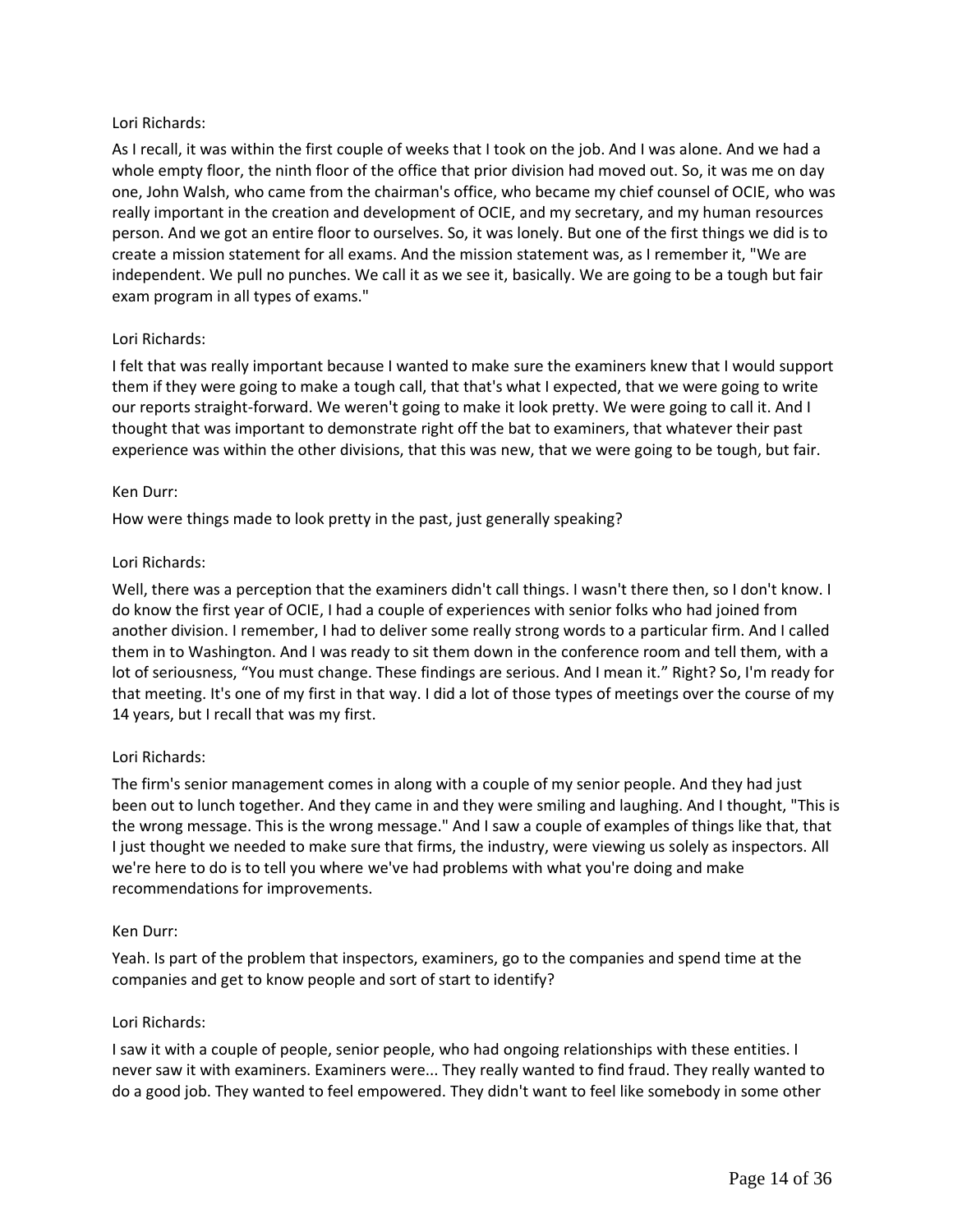division could tell them, "Don't be so tough on this firm." That was anathema to them, to such an extent... And this is, I think, really important in my recollection of OCIE. Very frequently, when we would be sitting down talking about, "Well, what do we do about this issue? Or what do we do? What is our recommended solution going to be to this company to fix this problem, this violation that we found?" Inevitably, someone would say, "Well, investors will best be protected by doing X."

### Lori Richards:

And it wasn't just assumed. It was spoken out loud. How are we best going to protect these investors who are doing business with this firm? And that was the way we decided what to do. It wasn't, "What is so-and-so going to think about this?" Or "Is somebody going to complain to people on the hill?" It was never that. It was always only about investor protection. So, the exam staff were fantastic. They were really high caliber. And I think they would say that the creation of OCIE brought them this kind of ability to be single-minded. They didn't have to worry about policy, or a new rule coming, or what so so-and-so would think.

Ken Durr:

Right. And the exam staff themselves are working for different divisions.

Lori Richards: They had been previously. Right.

Ken Durr:

Right.

## Lori Richards:

So, bringing them together... The other thing on day one was seeing the inconsistencies in the two programs. And it's a normal natural thing, right? I mean, they just grew up differently, so different processes, different procedures, different documentation standards, different... One group that had a policy that they would conclude exams within 60 days. And the other one had a completely different policy. And just, from little things to big things, there were big inconsistencies. And not only between investment advisor, investment company exams, and broker dealer exams, but in each regional and district office.

#### Lori Richards:

Because they had grown up on their own, they didn't have a lot of leadership or direction from Washington, it was normal that they had different practices. So, day one began, for me, a 14 year process of driving consistency, and driving consensus to the extent we could, and driving us to be one program. And John Walsh was incredibly helpful with that, the protocols, the policies, the procedures, that standards. All that stuff was an enormous amount of work to bring people together so it could really be one program.

#### Ken Durr:

Right. So, that was your main intellectual task at that time is trying to make that happen, I guess, the thing you were thinking about the most.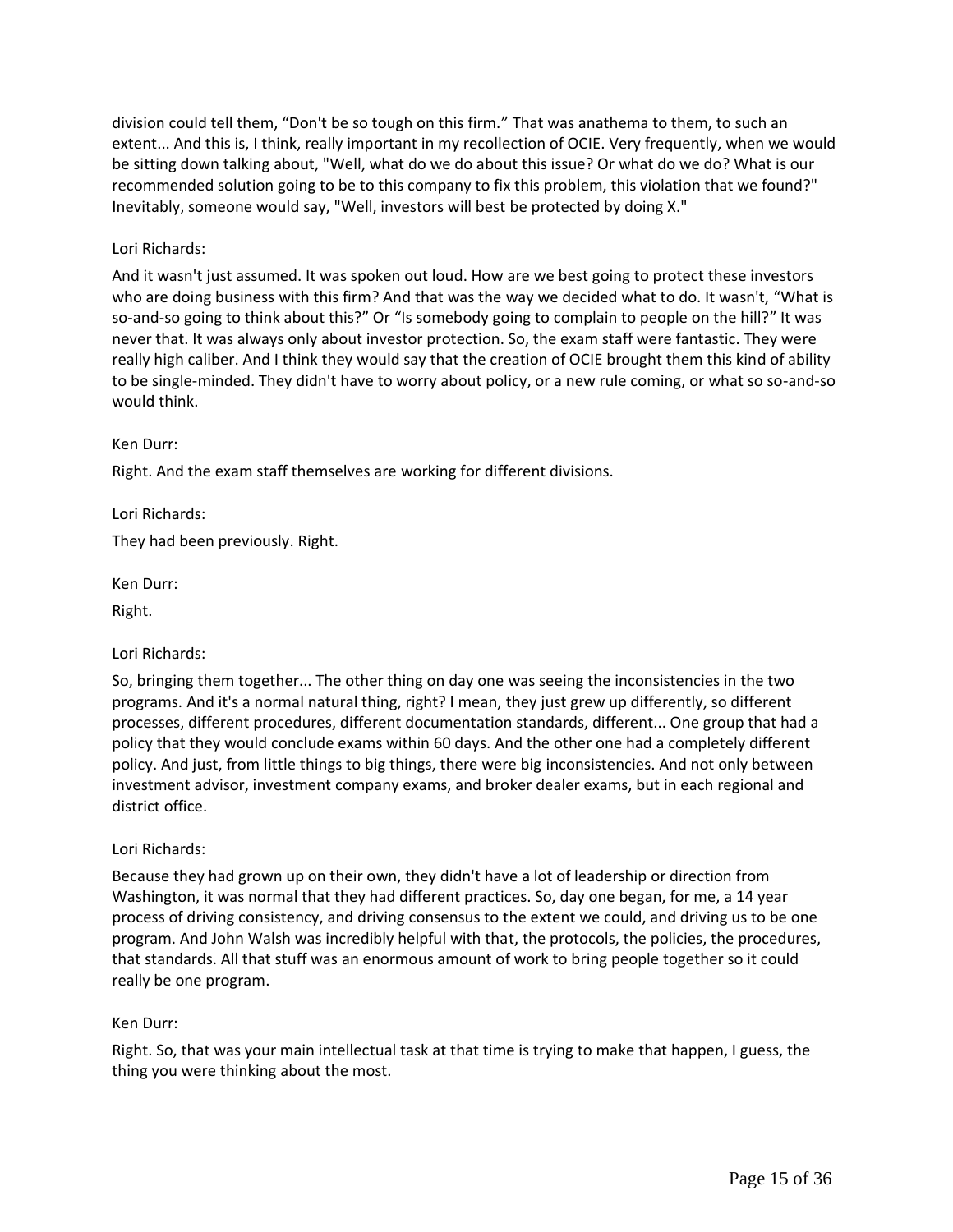I was certainly thinking about it. But this is a time when the markets are really active. There are a lot of different things happening. So, I'm doing the management and the bringing of people together, but I'm also doing inspections. I believe, at that time, we put out an inspection report on sales practices and supervision. I think that happened... We did that the first year of OCIE's creation. And then, we initiated an exam sweep of soft dollars. I think that was in year two. Brokers, advisors, mutual funds.

### Lori Richards:

And that was a way to say, "Okay. We're going to create one exam module and different regions and districts. You're going to go out and use this exam module. And then, we're going to pull together those findings into one coherent story about the state of compliance around this issue." So that was important. And it was important because it then set the standard for lots of other exam sweeps and exam initiatives, where we were acting as one exam program.

#### Ken Durr:

Okay. So a sweep is essentially coming up with a plan and implementing it nationally.

### Lori Richards:

Yes, nationally. Or sometimes, like later... I asked individual offices to develop ideas for sweeps within their regions for issues that they thought were unique to their region. Okay. You guys in Atlanta go out and look at... The sale of church bonds, as I recall, in Atlanta, was an issue. And so, I asked them to do that and they did it. They thought about what particular emerging compliance issues existed in their region. So, they would do it regionally.

#### Lori Richards:

But then there were other exams sweeps where we did them nationally. And it could be a dozen firms, or it could be 200 firms. They ranged in size. But at the end of the day, what we wanted to do was to learn from that. It's the first time, really, that as an everyday part of our program, we were trying to learn about emerging issues and what the state of compliance with respect to those issues or those firms was. So exam "sweeps" were a tool to allow us to relatively quickly do that.

#### Ken Durr:

Something else that is discussed a lot early on is the idea of taking a risk-based approach. Talk about implementing that.

#### Lori Richards:

Sure. So, that was in reaction to the very large exam modules that were being performed. In my memory, it was mostly investment advisors and investment companies, and big, long, soup-to-nuts exam modules of every firm, at least once every five years. And I thought, "Okay, all those issues may not be relevant to these individual firms. So, let's allow examiners to risk target their work within a particular firm to those areas where there were indications of high-risk."

#### Lori Richards:

And in the very beginning, we called those "smart exams," which was a huge mistake, honestly. And I think it was probably my idea to call it smart exams. And what I meant was be smart about how you're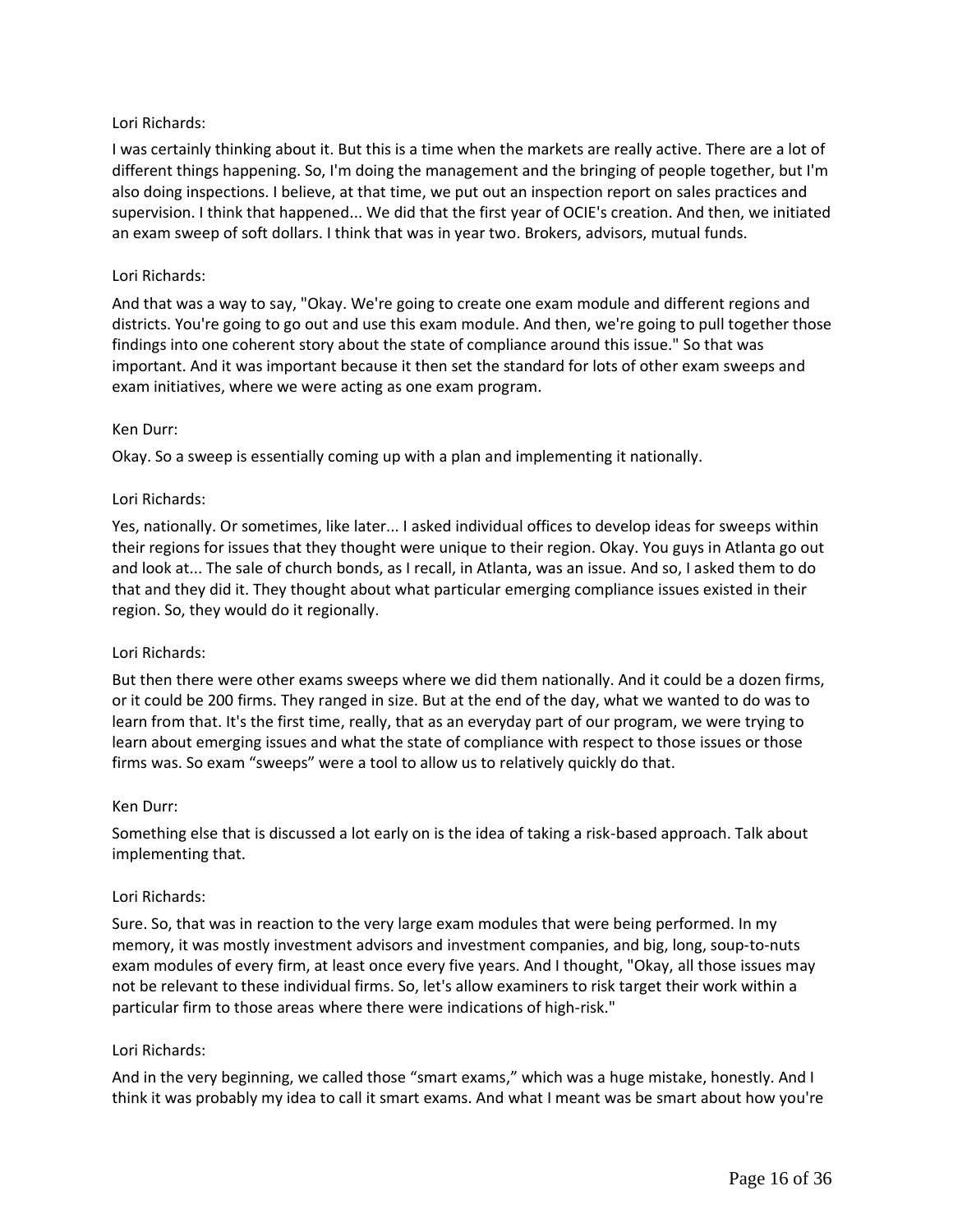targeting it. And the industry loved it. Smart exams. That means more targeted exams. But the staff did not like it. And I heard about it. "What were we doing before? Were we doing dumb exams, Lori?" And so, they were really insulted by the nomenclature. So, we changed the nomenclature. I completely got it. We changed the nomenclature and they became "risk-targeted exams."

Ken Durr:

Okay. So, you started up in '75, right? Or I'm sorry, '95?

Lori Richards:

Yes.

Ken Durr:

How long was it before you felt like OCIE was really kind of up and running? Obviously, there was a period where you're breaking in, you're doing a lot of hiring or bringing people in. How long was it before you felt like OCIE was really standing on its own two feet?

Lori Richards:

I felt we were standing on our own two feet right from the beginning.

Ken Durr:

Really?

Lori Richards:

Yes. Because here I am in this empty floor, and then people started to come and populate the floor. And we were still doing exams. It's not like everybody was paused, waiting for this new organization to come together. We were doing things right away. We were still doing, obviously, all the inspection work. I feel like we got better and better and better over time. I believed in constant improvement. I believe that was part of the mission statement. I believe that we should always be looking for ways we can improve. We're never going to be done. That was really important to me. And I believe, the entire time that I was in OCIE, I think we tried to do that. We really tried to do that. So, I've never felt like, "Oh, this is it. We've reached the perfect nirvana of this organization."

Ken Durr:

Always a work under construction.

#### Lori Richards:

Right, or improvement, always constant improvement. And I often thought... Because I was there for 14 years… I often thought, "How would somebody else sitting in my chair do this? How would somebody else react to this issue? Or how would they handle this issue?" Because I didn't think I always had all the perspective. I really wanted other people's perspectives.

#### Ken Durr:

So, after the end of the eight months anyway, did you sit and say, "Well gee, I guess maybe I'll move on, but maybe I won't"? Was it tough to decide, or...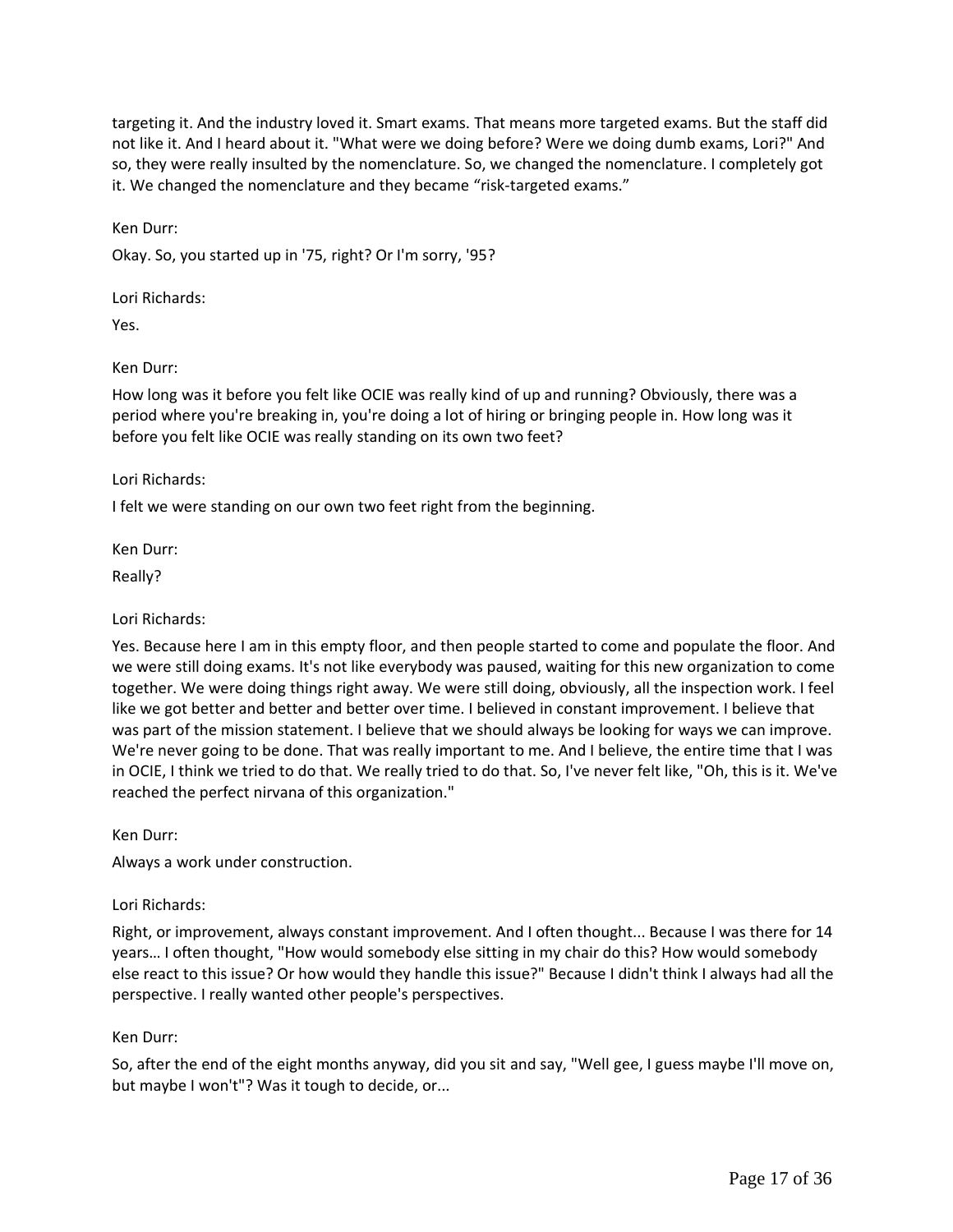No, it was fun. Remember, I had considered myself kind of a turnaround person. So, this was a real... I felt like this was a real "startup," and it was fun. I want to say it was within the first year... I gave a terrible speech, my first speech. I was really nervous. I was not a natural public speaker at all. And it was a terrible speech. And I got really bad reviews. You know the comments at the end? It was really terrible reviews. And I was a little daunted by that. Could I do this? Could I be the voice, the face of this program? Could I do that? And that... I took that as a personal challenge. And then, I was talking to a reporter. Reporters were very interested in this thing, this new thing. And the industry was really interested in it.

# Lori Richards:

I remember there was some skepticism of me at the time because I came from enforcement. And so, some of the trade groups in particular thought, "Oh. She's an enforcement person. She's a hammer. The nail is the enforcement case. She will just want everything, all the exams to go to enforcement." So, they were nervous about me. And I knew that. I knew that at the time. And some of my staff, they didn't know me. They didn't know who I was. They didn't know what I was about. And they wondered if this enforcement mindset would change what they do. So, I found that to be something that made me want to stay and keep going. And then also, I was talking to a reporter, and as I've said, the press... There was a lot of interest from the press.

# Lori Richards:

And the reporter asked me, "What keeps you up at night?" And I said, "Suitability in sales practices, broker dealer sales practices. It really worries me." Suitability cases were notoriously hard to prove. It was always, he said/she said. And so, that was what worried me. And the next day there was an article in the business section of the New York Times. "Lori Richards says this is what keeps her up at night." And I thought, "Oh my gosh. I can use this. I can use this role. People care."

## Lori Richards:

And by the way, firms went out and looked at their suitability sales practice compliance and supervisory programs. After I said that, they went out and looked at their own programs. And I realized the power, from a public policy perspective, of what this program could be. If a reporter cared about what kept me up at night, we can really go somewhere with this.

## Ken Durr:

And what kind of levers you had to deal with personally, too? I mean, just by saying these things, you could get something accomplished.

## Lori Richards:

Yes. But more than that, I could start to use this otherwise quiet function, and what they were finding, and what they were doing. And we could talk about that. We could get the word out about what issues we cared about, what we were going to be focusing on in the next year's exams. That became something very routine for us to say, "Here are the top 10 issues we care about." And what the findings were of our existing exams. That became the basis for a lot of public reports and speeches, et cetera.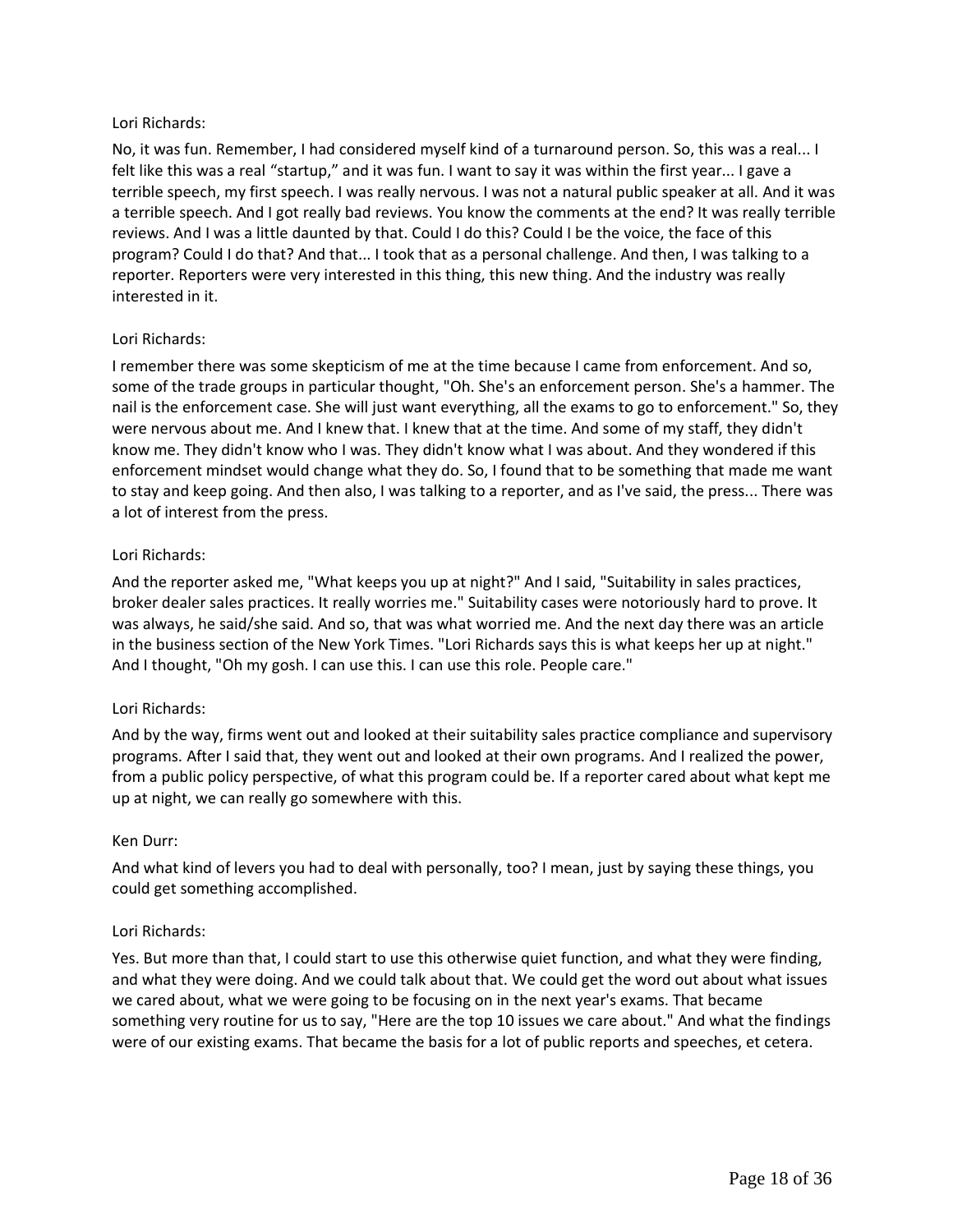### Ken Durr:

Okay. Let's disperse with the old chestnut at this point, which is that you can't break exams and enforcement apart because the enforcement people learn from the exam people. They need to be in the same room or the under the same boss. Because there was a lot of that. I mean, there were people who felt that it was not good to move all the exams and inspections over here. What was your answer to that?

### Lori Richards:

I think the people who may have said that were not the examiners themselves, because the examiners themselves, the feedback I was getting, felt empowered by this. They were now their own function. Examiners sometimes felt overshadowed by enforcement for the reasons I've said -- they were more colorful, they're in the press, they get all the glory, bring the enforcement cases to the Commission for approval. And examiners were much sleepier, or were perceived in that way.

### Lori Richards:

So, I don't think that the examiners felt that. I think some of the senior people, regional administrators, may have felt that, that here, "Oh, here's another country heard from. Here's another... Now, this OCIE director is going to be my boss." So, I think there was probably some of that at the beginning. I think that went away pretty quickly because there's a big difference between the tools that enforcement uses and the tools that examiners use, and their function, very different.

#### Ken Durr:

So, you didn't find that to be a big hurdle in any way, I guess.

Lori Richards:

No, I didn't.

## Ken Durr:

Okay. Let's talk thematically about some of the things you dealt with. One of the things I have here is research analysts. Around 2002, there were some conflict of interest cases you worked on.

#### Lori Richards:

Yes. So thematically, I worked on a number of crisis type issues. And research analysts was certainly one of those. In the very beginning, I think this was at the end of Chairman Levitt's tenure, we noticed that there were star analysts. The Jack Redmond's of the world. They were everywhere on CNBC. They were getting a lot of press. It was unlike the research analysts of the past. And so, we noticed that. And we wondered why. Why? And we thought, "Well, maybe research analysts... Maybe they own stock in the companies that they're touting."

## Lori Richards:

And we perceived that they were touting companies. So, we wondered about that. So, we did a series of exams to look at that, whether individual research analysts stood to benefit from the companies where they were issuing research, a really fundamental conflict of interest. So, that got us into the world of research analysts. And then, my recollection is that enforcement, along with the New York attorney general, became interested in research analysts and the various conflicts of interest that could exist.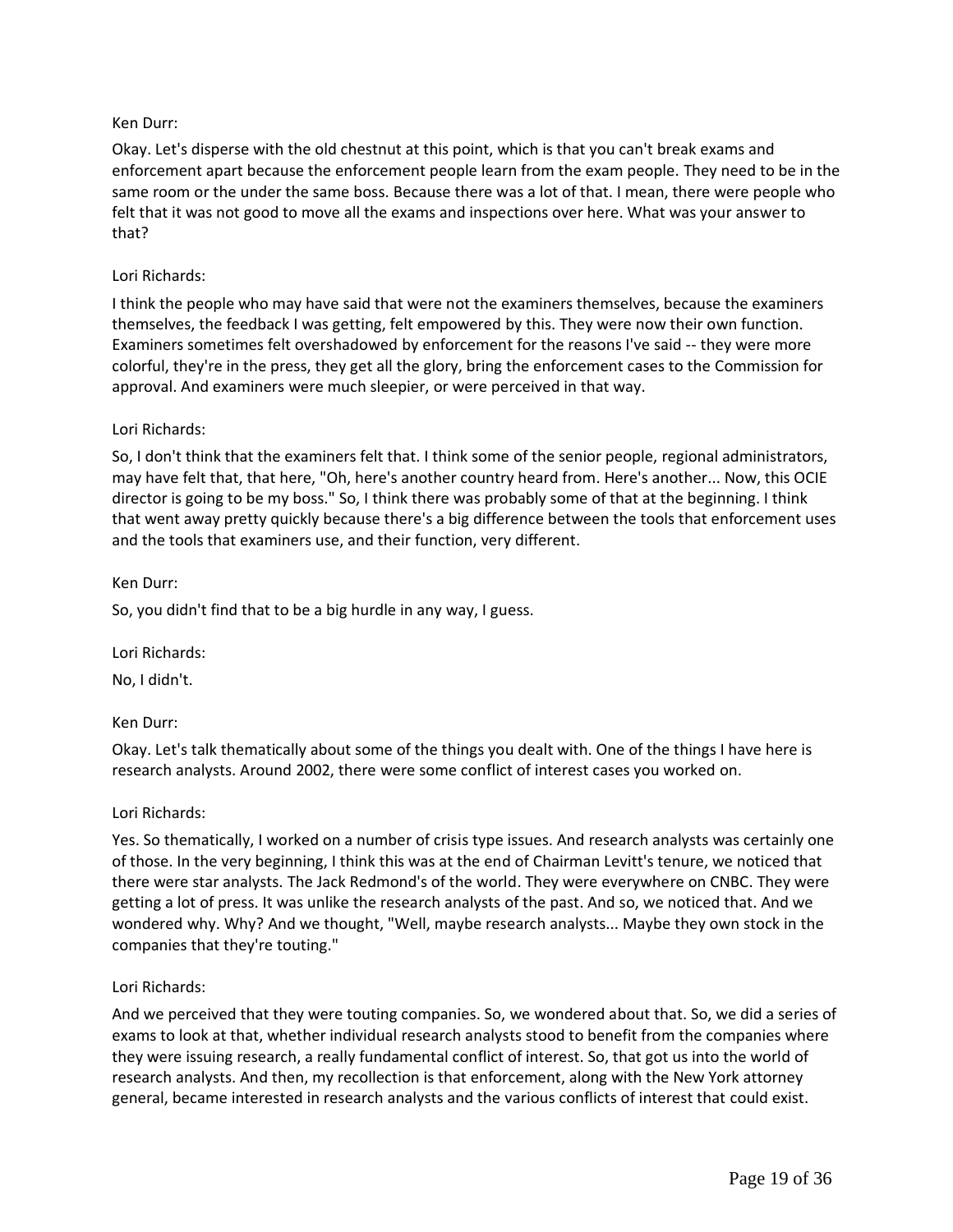And we didn't really understand at that point. So, I launched, along with Steve Cutler -- and eventually included FINRA, the New York Stock Exchange, the Attorney General and NASAA -- a fairly large series of exams looking at the structure of research within the big firms. How were research analysts compensated? What were their relationships with investment bankers whose only job really is to bring in potential new business? What about independent research? Why wasn't independent research more valued? All the structural issues.

### Lori Richards:

So, we divided up the world of big firms between all these different regulators. We kicked it off. We met in Washington and kicked it off and then went out and did these exams and reviews and came back. I don't know how long it took. It took a while. I don't remember how long it was, but we came back and compiled our findings and our observations. Enforcement was right along with us. We were working very closely together. It's very much a joint collaborative effort. Steve Cutler and I worked really closely together and then Steve really led the negotiations with the firms about settling. And it was extremely complicated because of all these firms and all these different regulators were involved.

### Ken Durr:

So, you did find the kind of thing that you were concerned that you might find?

### Lori Richards:

Yes. And it's a story of a lot of my time at the SEC -- that conflicts of interest are what breeds problems. When someone has an incentive to favor themselves, or in this case, research analysts wanted to curry favor with investment bankers who had a role in determining their compensation. Those conflicts of interest can corrupt processes. And I saw that over and over in my time at the SEC. So, two thematic issues that I think come from research analysts, or maybe three. Research analysts, and then later the other big initiatives that we undertook often with the division of enforcement and other regulators, are conflicts of interest email. Email will tell you the truth about what's really happening, what people are really thinking. You can have all of the policies, procedures, whatever, but it's the internal email where people are talking to each other where you can see what they're thinking and how they're feeling.

## Lori Richards:

In my recollection, this was one of the first cases where it was the emails that really told the story and made it kind of irrefutable when we went to talk the firms about settling -- made it irrefutable, what was happening. So that's the second thematic thing. And then the third one is the power of working collectively with other regulators. And it was not easy, certainly, but at the end of the day... And Steve really crafted so much of that settlement. So much of the proactive, the forward-looking relief really came from Steve Cutler. And at the end of the day, all of the regulators signed off on it and implemented it together. And we had the power of New York Stock Exchange, NASD, NASAA, the Attorney General, and SEC, and that was a real success I thought.

#### Ken Durr:

What were the challenges of working with the other regulators? Did they naturally have other concerns or were there personalities, or was it just too many cooks?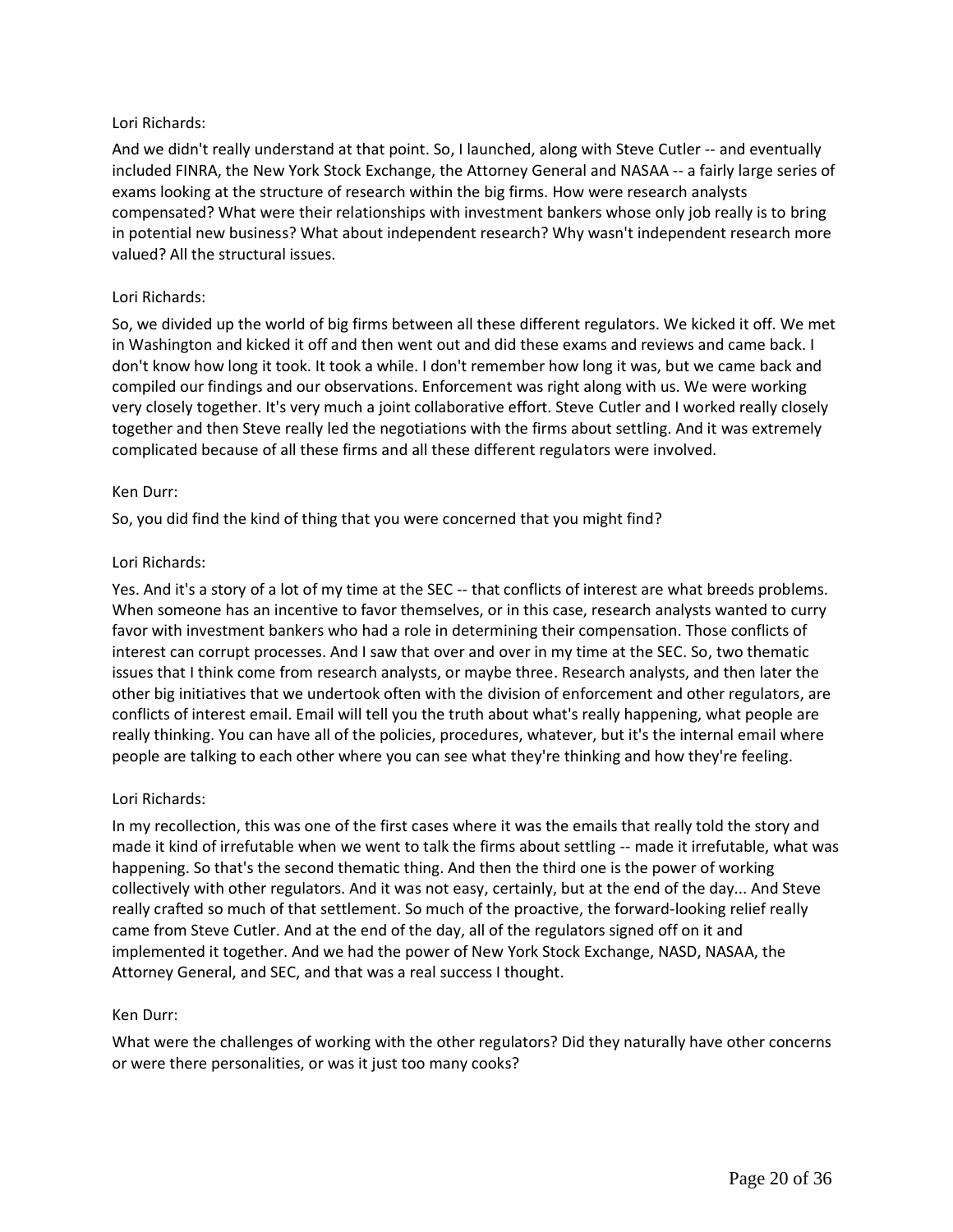There were a lot of cooks and there's a lot of personalities. I mean, we were in the press all the time. There was a lot of focus and scrutiny on regulators. And so everybody, eventually we locked arms and "let's do this, let's get this done together." So everybody had to compromise in some way, the firms certainly did. And we certainly did. And I think at the end of the day, everybody looked at the relief, which really was fairly unique, and implemented. Structural reform, separation of functions, compensation changes…independent research had to be provided to a firm's clients so that they could look at the independent research and the firm's own research and be able to evaluate. And that was pretty unique in terms of SEC settlements. And I think that really helped people come on board, helped regulators come on board. This is good not just looking backwards, but it's going to be good for the industry looking forwards.

Ken Durr:

And this is a global settlement, so everyone has to sign on?

Lori Richards:

Yes.

Ken Durr:

Yes.

Lori Richards:

It took a while. I mean, it wasn't overnight. It took a while to negotiate.

Ken Durr:

And I assume there was some rulemaking that followed that in the Commission.

Lori Richards:

We always thought that, eventually, the reforms that were implemented in the global settlement would result in Commission rules. It didn't. I think there were SRO rules. There were New York Stock Exchange, NASD rules, if I recall, but global settlement didn't sunset. I believe it continues.

Ken Durr:

Okay. Well, we talked about analysts, you mentioned earlier that you were particularly interested in mutual funds advisors, that kind of thing. And the next big thing you get is the late trading and market timing with the mutual funds.

Lori Richards:

Yes.

Ken Durr: Let's run through that a little bit.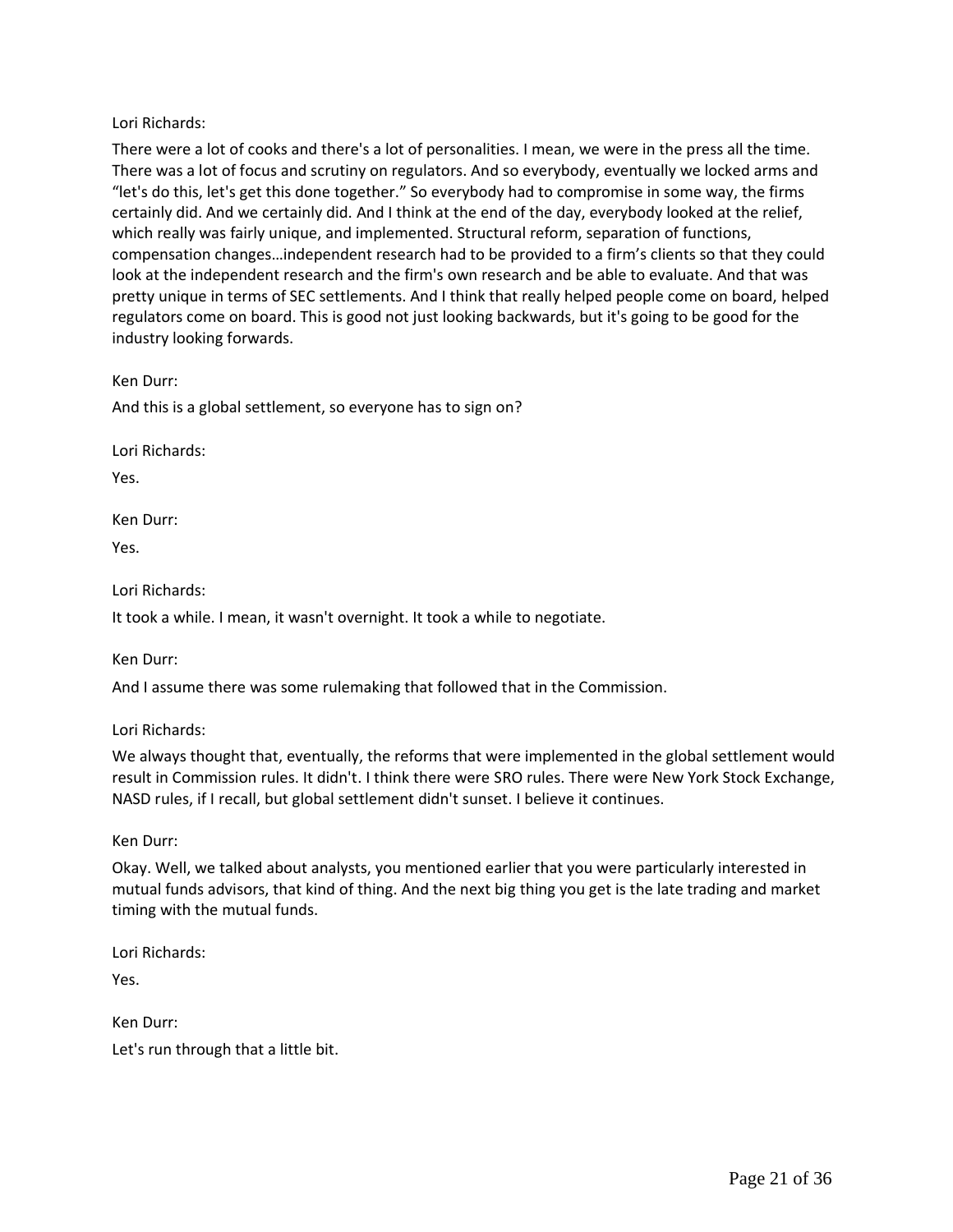That was pretty soon after the research analysts. And by the way, in between, there were a lot of other things happening, which I'm happy to share with you the most memorable ones for me. But, so my recollection is that there was a tip or complaint whistleblower that approached the New York Attorney General, Attorney General Spitzer and he announced that there was an issue. And I think both Steve Cutler and I, at the same time were, "Oh boy, here we go. Here's another one." We don't know how big this is. We don't know if this is limited to the firm where the whistleblower complained about. Or if this is more widespread.

# Lori Richards:

And I got my staff together, my exam staff in Washington, and I said, "We've got to find out. We have to find out how big this is and we need to go big. We're not going five firms here, five firms there. We're doing this big. We're going to send out our document requests, exam requests to..." I don't remember. It was like a hundred and some firms. And I remember somebody on my staff saying, "We can't, this is too big. We can't manage this. And I said, "Oh, yes, we can. I have confidence in us." And then somebody else said, "Yeah, but do we really want to know the answer? What if it's really big and then we're going to have to say, we found this and it's really big?" I said, "Yeah, that's what we got to do. We have to find out."

# Lori Richards:

So, we launched this and we did find that there were other indications, other examples of market timing, late trading. I don't remember the percentage, but it was a significant percentage of the firms that we had communicated with. So, we told Congress, we told everybody, this is what's happened. And that ultimately resulted in a lot of enforcement cases against firms for allowing market timing and late trading. Also conflict of interest because they were favoring certain investors over others. So again, the conflict of interest. Also emails, there were emails that were involved there. But that market timing and late trading resulted in rulemaking that I was really pleased with. I mean, rulemaking came pretty quickly after the understanding of the problem. That's the way I always thought rulemaking should happen. It's hard to do rulemaking before knowing what the problem is, but hopefully you have rulemaking pretty quickly after you identify the problem. Investment management, Paul Roye and I worked really well together.

## Ken Durr:

So this was the compliance rule?

# Lori Richards:

Well, there were a lot of other rules around market timing and late trading that were specific to that conduct. But yes, the compliance rule was so important to our program and to the industry. And Chairman Pitt advocated for it because, remember, at this time, let's see in 2002, the industry grew exponentially and outstripped our ability to examine every firm at least every five years. We lost that ability. The industry grew so big, so fast. So, we had to switch to a completely risk-based program, which was deeply scary to me, really, because what were we not able to see?

## Lori Richards:

So, thinking about how can we encourage advisors and funds to man up to their own compliance programs to a greater degree. The compliance rule, for the first time, required funds and advisors to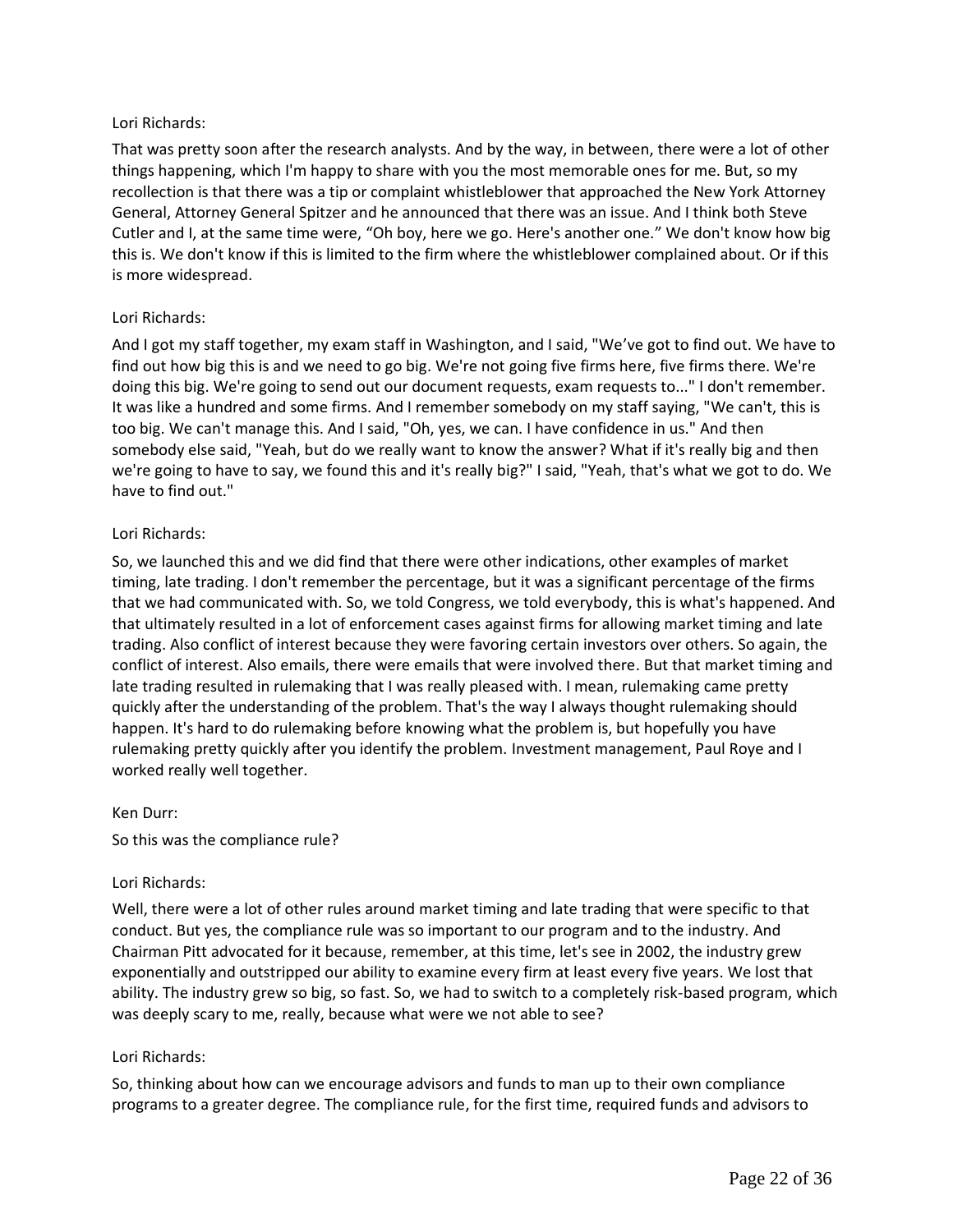have written policies and procedures around compliance. Before that they didn't need written policies and procedures.

Ken Durr:

They just complied.

Lori Richards:

It's what they said. We just know what to do, and that's what we do. And do we have evidence of it? No, we don't have evidence of it. So I mean just crazy stuff. So it really professionalized compliance in a way that it needed to become professionalized. Required every firm to have a designated chief compliance officer who performed reviews at least annually, wrote a written report on the state of their compliance program to senior management. It did a lot of good things. Then we were later able to use that to really push the chief compliance officers and the compliance function to become more professional, to be fully resourced, for firms not to cut compliance staff. That was a big message that we communicated, particularly during the financial crisis when firms were looking to cut expenses. So that was, in my view, one of the most significant rules in the compliance world that the Commission ever adopted.

Ken Durr:

Was that a tough rule to put together?

Lori Richards:

No.

Ken Durr: It was clear what had to be done?

Lori Richards:

Well, I wasn't the rule-maker. It was the Division of Investment Management. But the rules designated a chief compliance officer, policies and procedures, annual reviews, forensic testing. Those are the elements of any good compliance program. So, I didn't see it as controversial. I'm sure that there were pieces in the original formulation that investment management was working on that maybe were, but in my mind it was pretty straightforward.

Ken Durr:

And predating this, there were some enforcement actions against SROs, New York Stock Exchange included?

Lori Richards:

Yes.

Ken Durr: Let's run through that a little bit.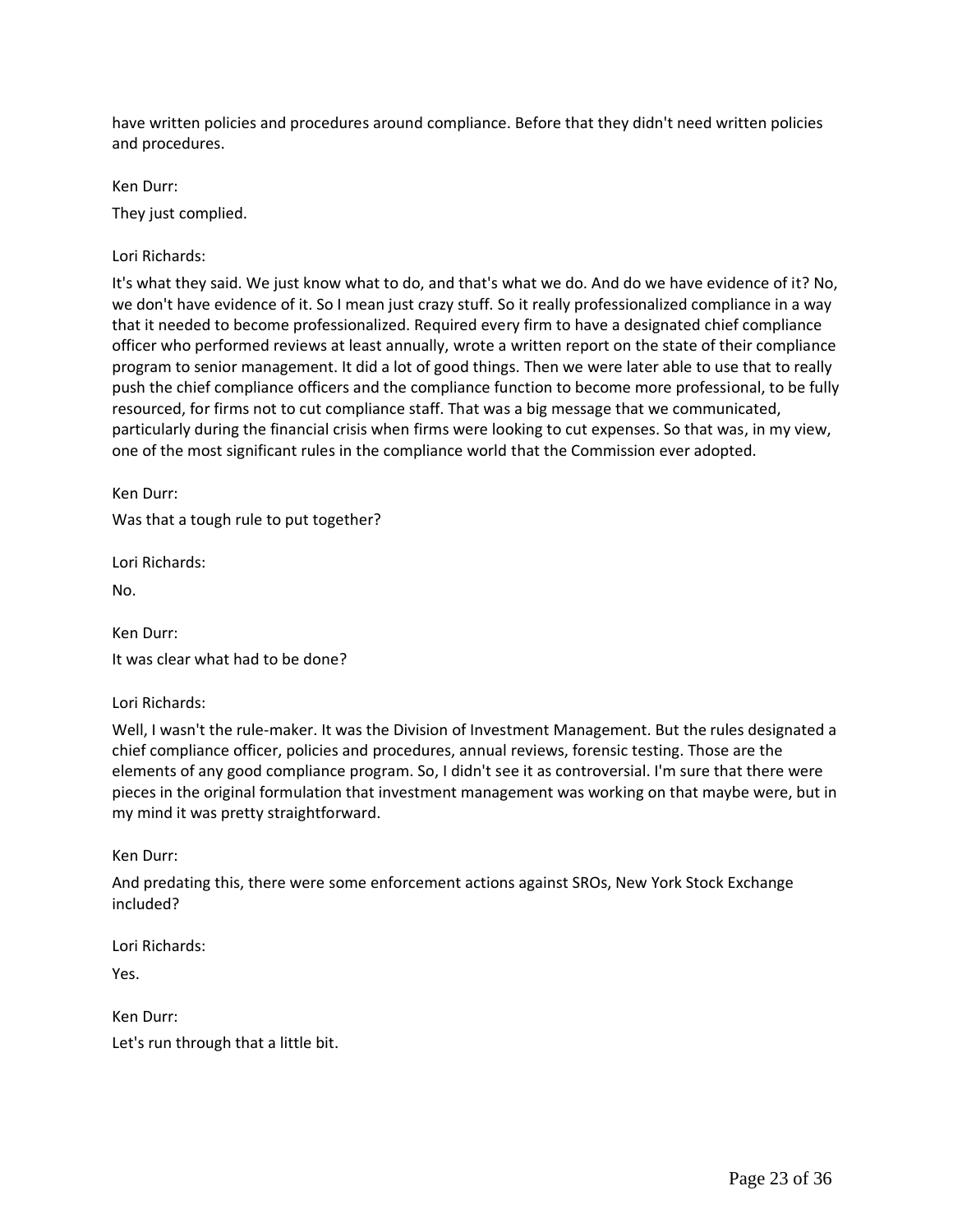Sure. I had a really good inspection staff for trading, market-making, arbitration, listings. I had really good staff and they were mostly in Washington. I had a lot of confidence in them and they proved that it was worthy. One of the first big inspections that I remember was of the New York Stock Exchange and it found pretty pervasive violations by exchange specialists trading ahead, I think proprietary trading and a very lax surveillance and disciplinary program on top.

## Lori Richards:

We wrote a very, very strong report, an inspection report. Non-public inspection reports go to the SRO and generally to their boards of directors and require improvements. And this was a very significant report. New York Stock Exchange, huge. And we had used -- I think it was one of the first times -- the office of economic analysis to look at the data and identify the violations and quantify the amount that was gained or lost. So it made our reports much, much more powerful. It wasn't just, "Oh, we observe." It was, "No, here's the data that indicates the violations in the dollar amount that was lost or gained." So that report was filled with that kind of data.

# Lori Richards:

We sent it to the Commission and the Commissioners were alarmed, upset. This is a terrible thing. And as I said, our reports are non-public. I happened to be at a course on regulatory and enforcement agencies, how to run a regulatory and enforcement program at Harvard's Kennedy School for a week, I think, and I opened the newspaper -- Wall Street Journal or New York Times -- and there was the inspection report, basically. A huge story about this inspection report that had just the previous week been sent to the New York Stock Exchange, non-public. I mean, I'm still stunned by this because they had the report. It was clear they had the report. Because there had been some incidents of leaks of our reports in the past. So what I would do before we finalized a report to send to the Commission for their approval, they reviewed and approved our SRO Inspection Reports. I would put some number on the back. I just make up a number and put it on the last page.

## Lori Richards:

And when the reporters would call me, I'd say, "I don't know if what you have is real, I don't know if it's really the report. Is there a number on the back page?" And they would... So in this case, the reporter gave me that number I said, "Oh my gosh, it is the report. It's the report." Someone had leaked it to the press, which was a big deal, really big deal. So it got a lot of attention. New York Stock Exchange was obviously very upset. I was upset. No one knew who did it. There was an inspector general investigation, subsequently. Never revealed who sent it, so I don't know. But a lot of drama in that report, it ultimately resulted in enforcement case against the Exchange for failing to surveil and discipline and against a number of specialists and specialist firms for engaging in the violations.

## Lori Richards:

And that was another tool that we used. So when you're looking at an exchange, the exchange is responsible for surveilling and disciplining its members. We would look both at the exchange and at the members, so we could put the two pieces together. And it made for a much more compelling inspection because we had the weaknesses by the specialists and the violations. And then we had the weaknesses from the Exchange perspective. So that was something new that we did. And we subsequently did it in a number of SRO inspections.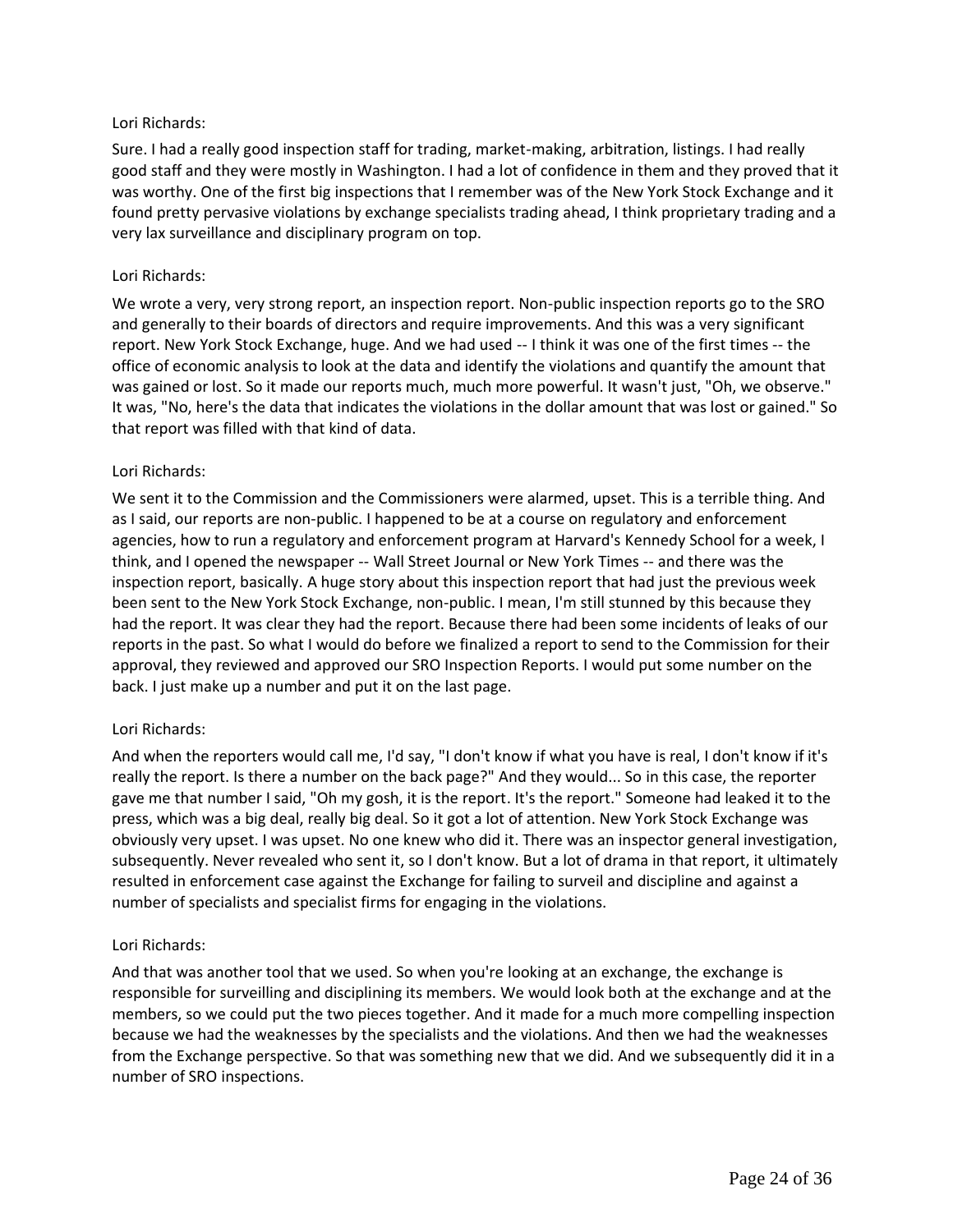So my recollection is New York Stock Exchange was one of the first inspections for trading ahead failures on customer limit orders, proprietary trading. But then we examined all of the other exchanges and the options exchanges. Ultimately, many enforcement cases against SROs followed. And I like to think that the data analysis really helped the exchanges in the end, because they then could improve their own surveillance, their own discipline, tighten their time parameters for surveillance. And it resulted in a lot of improvements, but it broke a lot of eggs, too. It was hard work. It's hard to sue a stock exchange.

Ken Durr:

Yeah.

Lori Richards:

A fellow regulator in some ways.

Ken Durr:

This case, when the non-public report came out, would that have been in the late nineties or in the 2000's?

Lori Richards:

I think it was 2002.

Ken Durr:

Okay. And there was-

Lori Richards:

Probably 2003.

Ken Durr:

... there was a trading ahead case that kind of hit the headlines in 2005, that period. And another thing that's happening is that a friendly congressmen is looking to get rid of OCIE.

Lori Richards:

Yes. That was a big surprise. There was legislation introduced. What was that 2003? 2003 was my… our report. And I shouldn't always say my, I mean, really I had fantastic inspectors who worked on this. John McCarthy, Eric Swanson... 2003 was the leak of the report. 2004 was the enforcement case, I believe. The legislation was introduced by a Staten Island congressman. It was basically, eliminate OCIE, put OCIE back where it came from in the divisions. The Division of Trading and Markets and the Division of Investment Management.

Lori Richards:

And I couldn't believe it that somebody cared that much about this, that they introduced legislation. I remember John Walsh, my chief counsel of OCIE, and I went to visit the Congressman to try to understand what the thought was. We didn't meet with him. We met with his staff and came away with really no idea what the basis for this was. I think it was reintroduced a couple of times and then it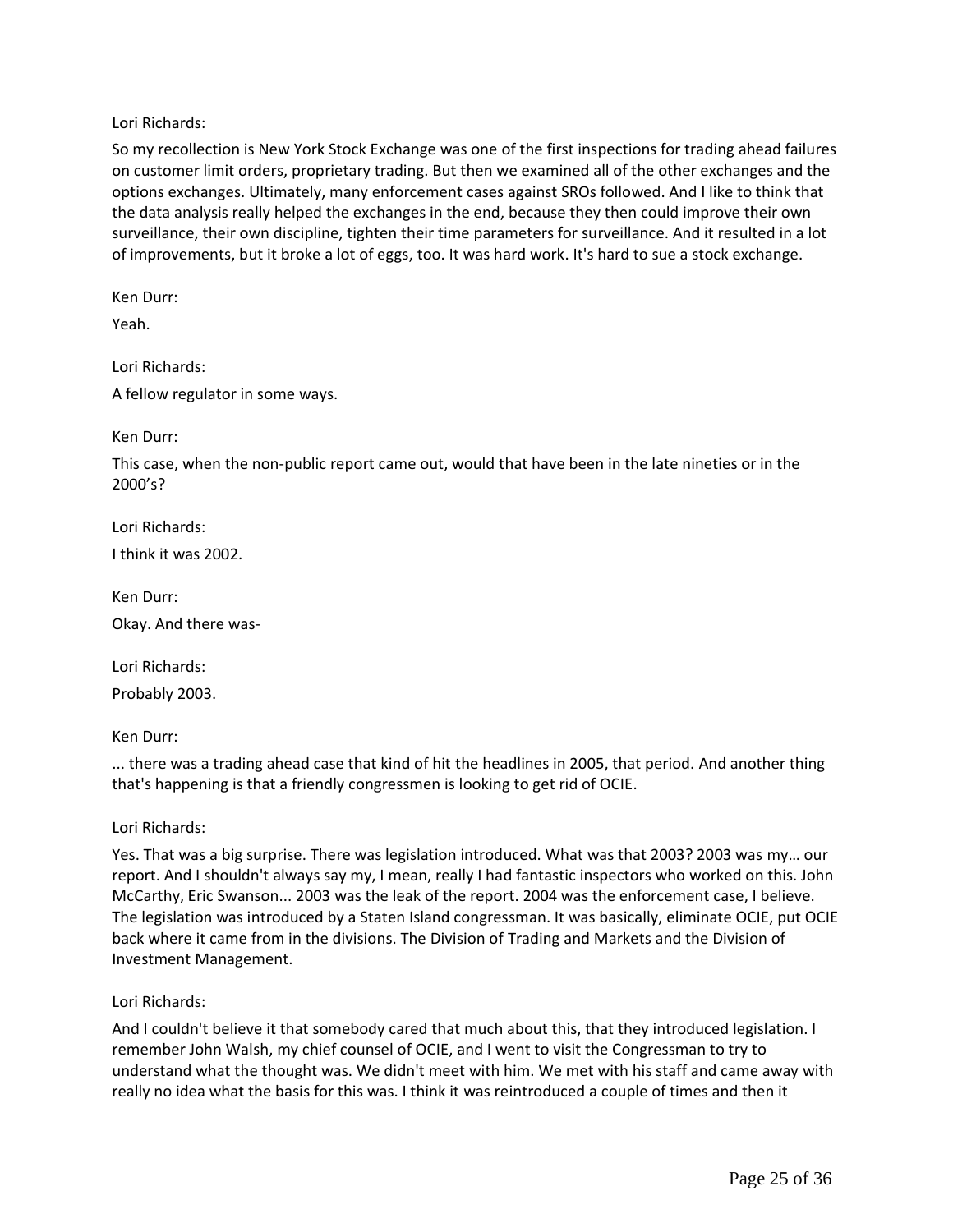eventually died. But I mean, I would be asked about it when I was out talking to the industry or giving speeches or participating on panels. I would often be asked about what I thought at this legislation. I had to have no comment.

### Ken Durr:

He didn't tap into a ground swell on the hill or anything about OCIE?

### Lori Richards:

No, thankfully.

### Ken Durr:

Okay. And another thing I've got on my list here is credit rating agencies. You did a pretty substantial report about that.

### Lori Richards:

Yes. This was our last public report. I have a copy because it was the last one. And I think we did at least a dozen public inspection reports. So this is one of many, but this was the last one. And it was really important because it followed the meltdown of mortgage-backed securities, residential mortgagebacked securities in 2007, 2006/2007. People wanted to know why these securities that had previously been rated AAA were suddenly being downgraded en mass. Why? What was wrong with the original rating? What were the assumptions that were made at the time of the original rating that no longer proved to be true at the time of these downgrades? And we didn't have actually inspection authority over the rating agencies at this time.

## Lori Richards:

I don't think that came until later. I think we initiated the inspections before we had the authority, but we wanted to know why. It was a meltdown. The financial industry is in a lot of turmoil. What the heck was going on with these rating agencies. So we commenced exams right away. I think it was the week before Labor Day. And we said you have seven days or something to produce records over Labor Day Weekend. And eventually we examined Fitch and S&P and... I'll remember it by the time we end. The three biggest rating agencies. Okay. And what we did was, consistent with what we had done in the past, we went in and looked at the organizational structure. How were the analysts who are responsible for rating compensated? Who did they communicate with? What were their methodologies? Were there standards? And email.

## Lori Richards:

And what we found was that, again, conflict of interest. The volume of business exploded and this was the model that existed that I believe it still exists today. The issuer pays model. So if you're issuing a residential mortgage-backed security, you choose your rating agency and you pay the rating agency to rate that particular instrument.

## Lori Richards:

So, what we found was that that model had inherent conflicts of interest. Issuers would be incentivized to go to the particular rating agency where they felt they had the best likelihood of being rated AAA. And the volume of work that the analysts were getting indicated that they couldn't keep up. They just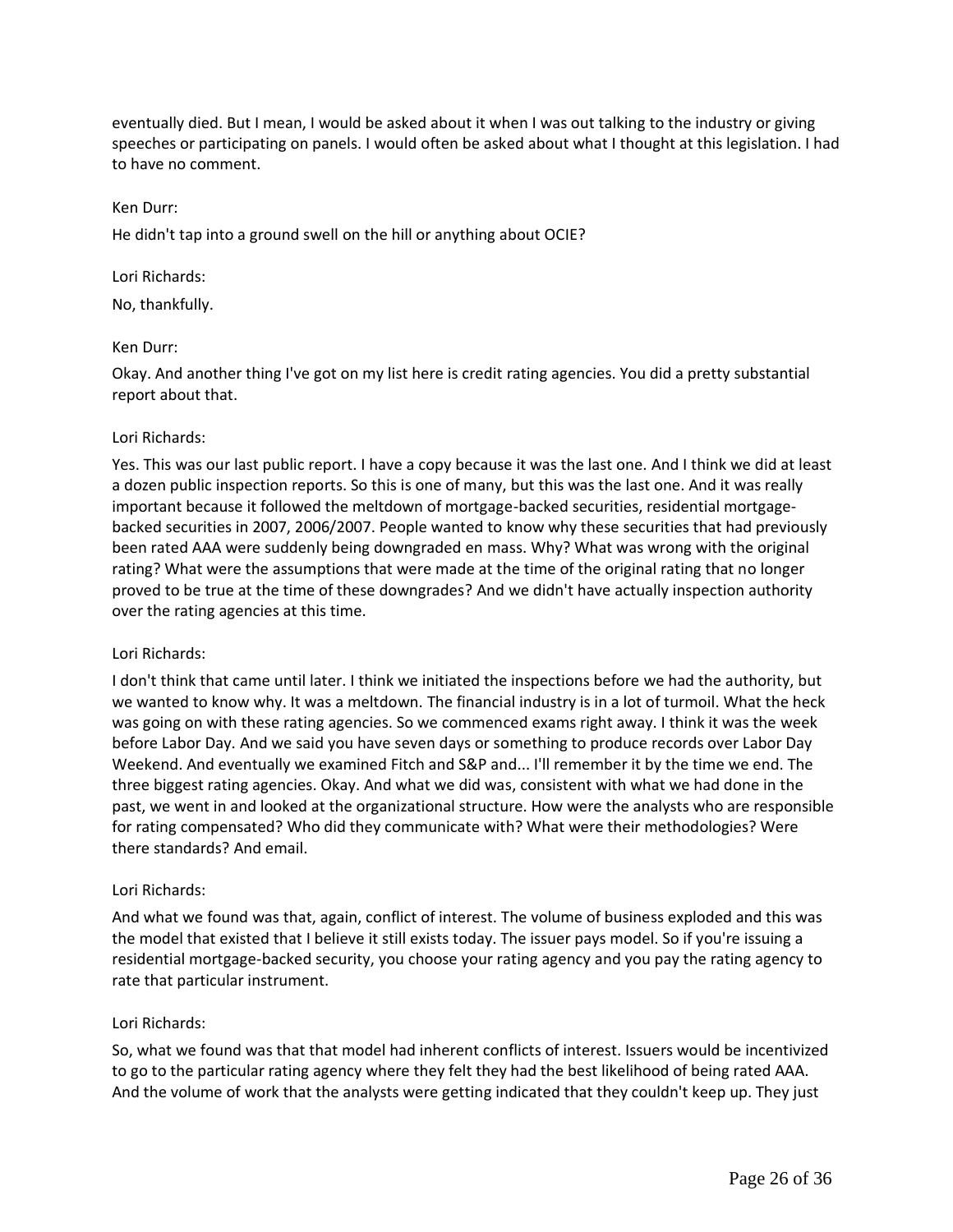couldn't keep up with the work. They sometimes didn't follow their own methodologies. They didn't document when they didn't follow their methodologies. And as I said again, email, lots of good emails where analysts were communicating. "Even a cow would rate..." Crazy internal emails that showed how much pressure the analysts themselves were under and how they could deviate from their existing standards.

# Lori Richards:

So, we put that report out. Again, it was a public report. Great work by the inspection staff, really great work. I mean, they were incredibly dedicated day and night, they never gave up. The review of emails is not easy. It's very time consuming, very labor intensive. And I was just really proud of their work. It helped explain a lot of what happened with the rating agencies during that time period.

## Ken Durr:

How long did it take you to get the report out?

### Lori Richards:

The report came out in July of 2008. So if we started in the fall of 2007. For that volume of work and the analysis, and remember our reports, they weren't just my reports. I sweated every comma in every report that we ever put out. Anybody will tell you that I spent a lot of time with the reports, but it certainly wasn't just me. It was the staff in OCIE, staff in the general counsel's office read all of our reports in each of the divisions. And the Office of Economic Analysis helped us a lot here, looking at the methodologies as well as the Chairman's office and the Chairman's office staff and all of the commissioners and their staff.

## Lori Richards:

So a lot of eyes on all these documents before they're released. And not just eyes on, a lot of commentary. And people have different views and different perspectives. And I wanted that because I wanted the final product that went out to be one where nobody in the building could say, "I didn't know about that. I don't know what the heck they're doing in OCIE." I never wanted that. So I was always trying to be quite transparent, even though it was very difficult to get all these different comments back and sometimes objections.

#### Ken Durr:

It would have come out at a pretty good time too, because things were still... They hadn't quite exploded yet in mid 2008. Right?

#### Lori Richards:

Moody's.

It was a good time. We had a press conference, Chairman Cox and Trading and Markets, Economic Analysis, and myself. I felt very good about revealing that this was happening within the rating agencies.

Ken Durr: Any other important-Lori Richards: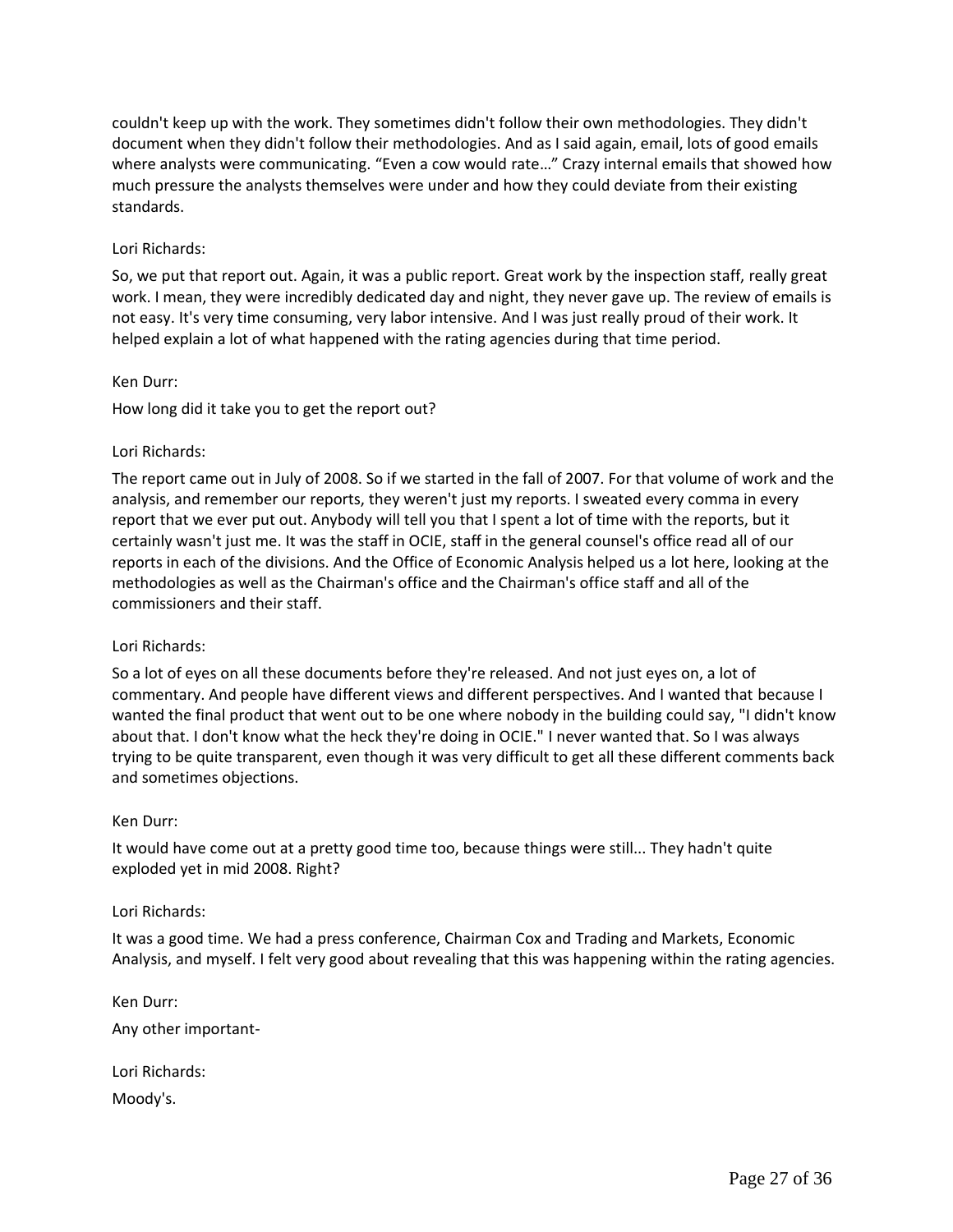### Ken Durr:

Yeah. There you go. Any other important sweeps or reports of this nature? Landmarks of your time?

### Lori Richards:

I was really concerned about the relationship between brokers and mutual funds -- the brokers who sell particular mutual funds. Why do they sell these funds? Why do these particular funds get top shelf treatment? I knew when I went to see a financial advisor for the first time, that financial advisor seemed to prioritize particular funds and sometimes not funds that were performing particularly well. And so why? So we did, I want to say two or three different exam sweeps of that issue to find out why. We did an exam sweep of brokers. Why are you prioritizing these particular funds for sale to retail investors? And then we looked at the funds, why, what are you paying? The payments for shelf space is what it was called? So brokers were saying, "Wow, the mutual fund industry is really exploded. We want a cut of the action, we want to be paid more." And mutual funds they want to be sold. So they want that top shelf treatment.

### Lori Richards:

So they were finding ways to compensate brokers that were not disclosed, including by the use of brokerage commissions, soft dollars. They were basically paying more in brokerage commissions to have their trades executed in order to compensate the broker for giving top shelf treatment. That really bothered me because it was undisclosed conflict of interest affecting everyday retail investors. So I think we went at that over a couple of years in different ways, so we could get traction. Ultimately, the Commission adopted a rule that prohibited funds and advisors from using brokerage commission to pay for shelf space, pay these marketing expenses.

#### Lori Richards:

So that was a big one. I felt really good about that and how that came out. We did a big report on pension consultants, and again, conflicts of interest and emails. The relationship... It's kind of the same thing. Pension consultants provide advice to institutional investors about which money managers to use. Pension consultants were also selling products to money managers. Inherent conflict of interest, not disclosed. That was important, I felt, because we also spent time with the Department of Labor on that because these pension consultants we're fiduciaries, but that seemed to be really inconsistent with their fiduciary obligations. So we coordinated and worked quite closely with the Department of Labor. I thought that was an important one. And I cared about that one because I had done the soft dollar case when I was in Los Angeles. And I learned a little bit about the relationship between pension consultants in the industry. For Gene Gohlke, who was my associate director, that also was something that resonated with him, too, so that was important. There were a lot of really important ones, but those are the ones that stand out for me.

## Ken Durr:

Okay. And you mentioned Gene Gohlke. Who were some of the other people that you relied on through the years in OCIE?

## Lori Richards:

In Washington, Mary Ann Gadzilla, John Walsh, absolutely. John Walsh was hugely important to OCIE and to the program. John McCarthy, who ran the SRO inspection program, Helena McGee, who oversaw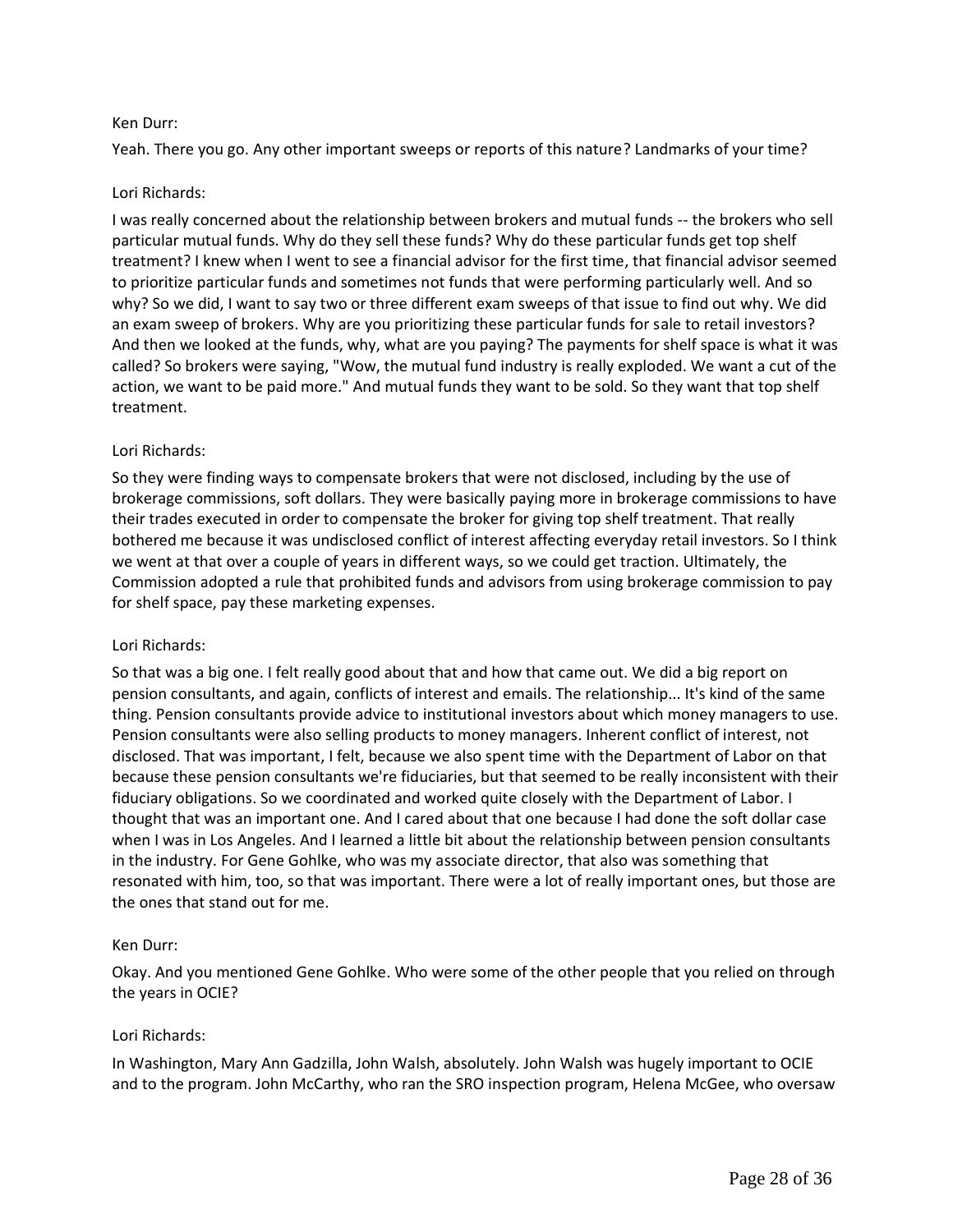parts of the SRO oversight arbitration listing the non-trading aspects. I was lucky to have a really, really, really good staff. And Dor Mehan who did the rating agency report.

### Ken Durr:

Okay. In the middle of all this, you talked about, well, these were the big things but there were a lot of other things you were doing in between all those big-

### Ken Durr:

There were a lot of other things you were doing in between all those big things. Did those change over time? The nature of your day to day during your 14 years or however long it was, was there some sort of transition in the kinds of things that OCIE was facing or was it always the same conflict of interest that sort of thing?

### Lori Richards:

It was the same. I mean, sometimes the nature of the facts changed. Conflicts were always, I mean, there's a huge bucket of exams where the violations are not driven by a conflict. They're unintentional, they're mistakes, they're errors. Those we dealt with, I think, in the right way. We sent deficiency letters saying, "correct this problem and make sure your systems don't allow it to happen again." But the real serious stuff is what is derived fundamentally from a conflict of interest. And that affects a lot of investors and can involve a lot of money. And so those are the serious ones. We made enforcement referrals throughout this period where we found fraud. The percentage of enforcement referrals stayed roughly the same, I think it's between seven and 10% of exams in the investment advisor, investment company area, maybe a little larger in the broker dealer area because we were able to target any firm we wanted because the SROs had the primary oversight.

## Lori Richards:

So that stayed the same. I mean, and through all this, there was 9/11, there was Y2K. These are all things that were super important. At the time we were revising our exam modules all the time. We were doing risk assessment. We needed to have a better risk assessment program after we were no longer able to have this routine cycle, we needed to find a better way to risk assess the entire industry. So we started a program. I had two or three people do it full time and they went out to examiners and asked them, "from what you see and what you hear, what are the top risks that you're concerned about? Say what those are, and then rate them in your view, what are the most risky, one to 10," or whatever. And then we compiled all of that data and then we added to it, "what are we seeing in our enforcement referrals? What are we seeing in enforcement cases that are brought?" I don't remember, there were other inputs.

## Lori Richards:

Anyway, we came up with a huge map of risks, and the risks were sometimes different within each region, but overall we had kind of a view of what the risks are. And so then we use that to target and to set our goals. Each year, we had a goals memo that told examiners what we were going to focus on for the coming year. So that's pretty rudimentary risk assessment. We pretty quickly realized we didn't have the data necessary to couple that examiner insight with actual registrar data. And that was a real weakness. That was really a big deal. So, for example, we didn't know who a fund or advisor's auditor was, or their custodian. Kind of pretty basic information that would have allowed us to better target those entities with kind of rinky-dink service providers.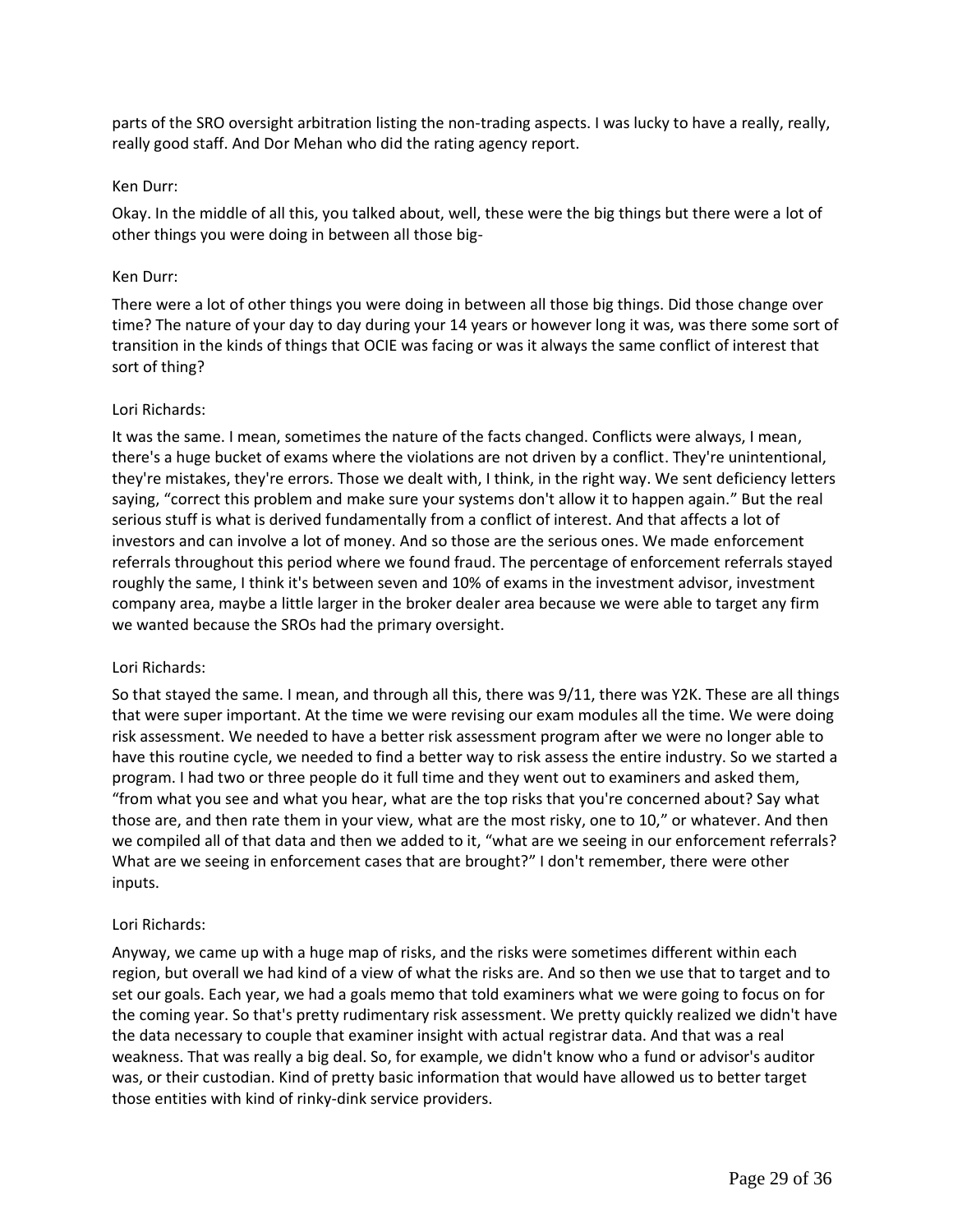This was a mission that we were on for many years to get better data. We didn't have data about hedge funds. Hedge funds would just -- this was before they were regulated, before their advisors were registered -- they'd just blow up and we'd read about it. They just blew up. And we would say, "we need a better way to see who was at risk" because not only does that hedge fund blow up, the hedge fund *and* the hedge fund investors, but it can blow up the clearing firm, and it can have ripple effects. For example, Long-Term Capital Management. So, this was a huge frustration for us, this lack of data. And we subscribed to services that would provide us with information about hedge fund returns so we could see those hedge funds that were outperforming, but that data was voluntarily reported to those private services, so question the integrity.

# Lori Richards:

So, we did a lot of things. I would talk to people. I called everybody I knew. "What are you worried about? What's the issue? What's happening? What's around the corner?" And Steve Cutler taught me about how to do that. He was really, really good at that. But our risk assessment was pretty basic. And I did as much as I could internally inside the SEC to say, "Wow, we need to have early warning systems on hedge funds. As they get close to having a margin call, why don't we require the clearing firms to tell us who's in that situation? Why don't we require mutual funds to submit better data so that we can re risk assess performance?" Money market funds. I mean, we didn't have some pretty basic information on money market performance.

# Lori Richards:

We couldn't see the aberrations on an industry-wide basis. We couldn't see the aberrations to know who might've been cutting it too close to the two-way seven bucket. So that was a really persistent complaint and I felt like I was always, always banging the drum about getting better data. I finally, I gave a speech about mutual fund data and I put out the call, we need better data. And I felt like I made a good case, but the industry said, no. No. And I mean, ultimately after Madoff, we did get better data on identity of custodians and accountants, et cetera. But in my view, it didn't come soon enough.

## Ken Durr:

So I'm trying to understand this a little bit. The sense is you knew pretty quickly what the risks were or what kind of risks there were out there, but you needed to find markers. You needed to have markers that would tell you that that risk exists in this particular location. Is that what you were thinking?

## Lori Richards:

Absolutely. Everybody said, just for example, valuation of an investment advisor, mutual fund holdings valuation, huge issue. It's going to be subjective, but how do we know? We don't even have performance data that would show. So yes, exactly. And then that made it made it much more difficult to target firms based on those particular risks.

## Ken Durr:

Okay. Winding down toward the end, I see here that Bill Donaldson provided a good bit of extra funding for OCIE when he was chairman? Where did that extra funding go? What were your priorities?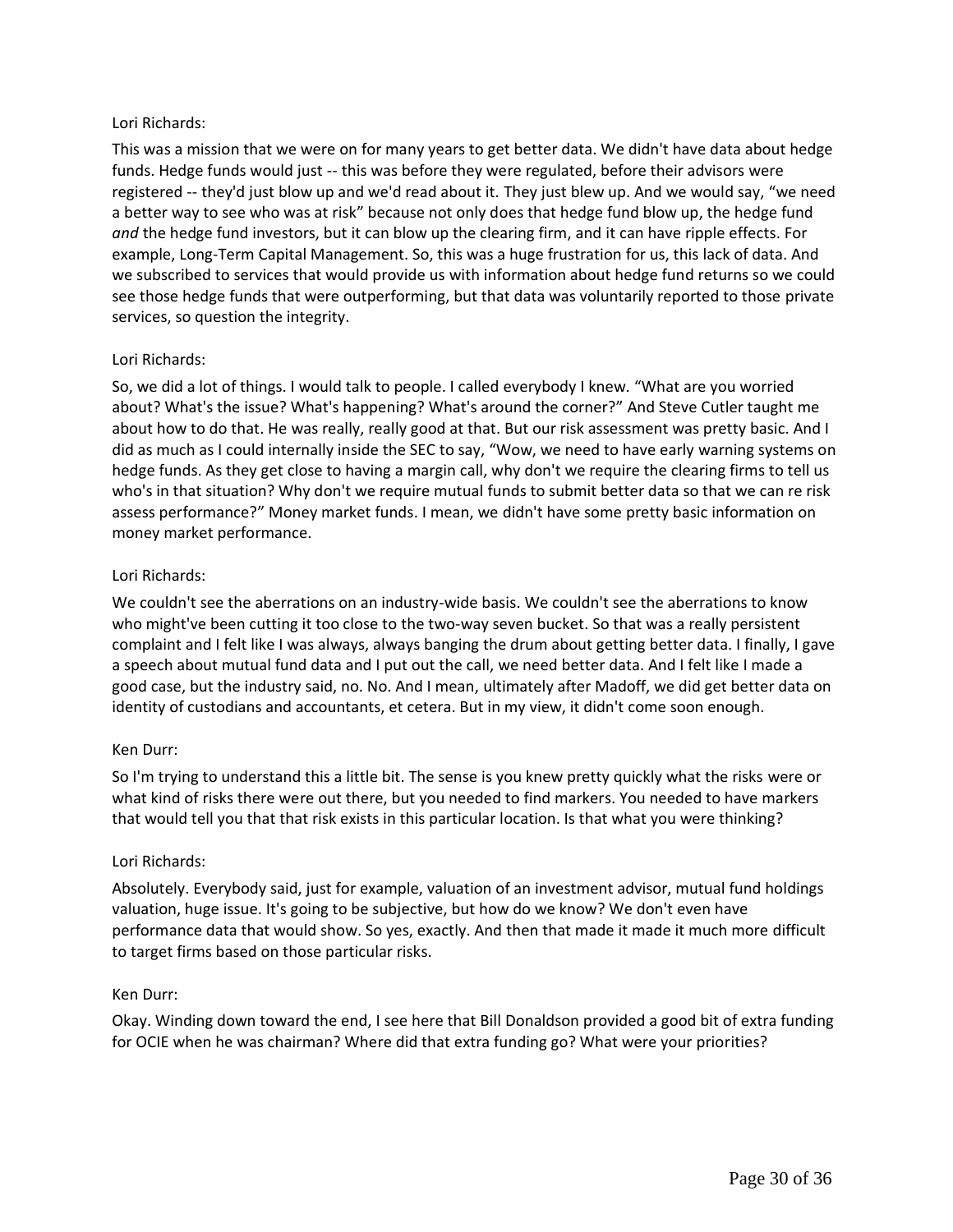Where did it go? So, first, Chairman Donaldson was wonderful to work for. He was the one that would say, "Look over the hill and around the corner. Always be looking ahead for the next risk." I completely internalized that. And he also said, "Pull up your socks and just get it done." I completely internalized those things, so he was wonderful. Over the 14 years that I was in OCIE, resources, and then there'd be a freeze and they'd be reduced. So we got resources and there'd be a freeze. And we never were able to, as an agency, to be able to say okay, there are, just investment advisors, there are 14,000 investment advisors. So to examine those firms every X, whatever period, we need X number of examiners. It was never looked at that way.

## Lori Richards:

It was always looked at as well, you have 425, I can give you another 10. But that gap was never used as to make budget decisions. And I know it was because that gap was so big that you would be asking for many, many hundreds of people, and that was not palatable. That was not palatable during this period. So, it was always incremental, given and taken away, given and taken away. And the way that we always put the resources to the best use? Investment advisor, investment company exams often got the bulk of it because we didn't have the SRO for investment advisors who could pick up the slack. And it went to the regions and districts that had the greatest growth in the number of investment advisors. Internally we used that methodology, but externally we didn't.

## Lori Richards:

So I was very frustrated about this. This was probably my biggest frustration because examiners bore the risk of this lack of resources. We bore the risk and that's not the way you'd want to see the operation work. So I started creating metrics to ascend to the hill. We would report periodically. I started sending metrics that would compare the exam frequency for advisors and broker dealers. As I thought okay, come on, you can see this, you can see that broker dealers are inspected much more frequently and why don't you say what the heck is going on over here with investment advisors and investment companies? But it never really happened, the agency never got the full funding that it really needed to have strong programs. And the sad thing about that is that the public expected that examiners would be in there looking more regularly than we were able to, and there was a gap between their expectations and what we could do.

## Ken Durr:

Right. Which was revealed in 2008.

Lori Richards:

It was actually revealed many times.

Ken Durr:

Yes.

I was trying to get to things that changed over time. And one thing that changed over time is you did get chief compliance officers in all the organizations. Talk about working with them and how you developed the CC outreach program. CCO outreach, yes.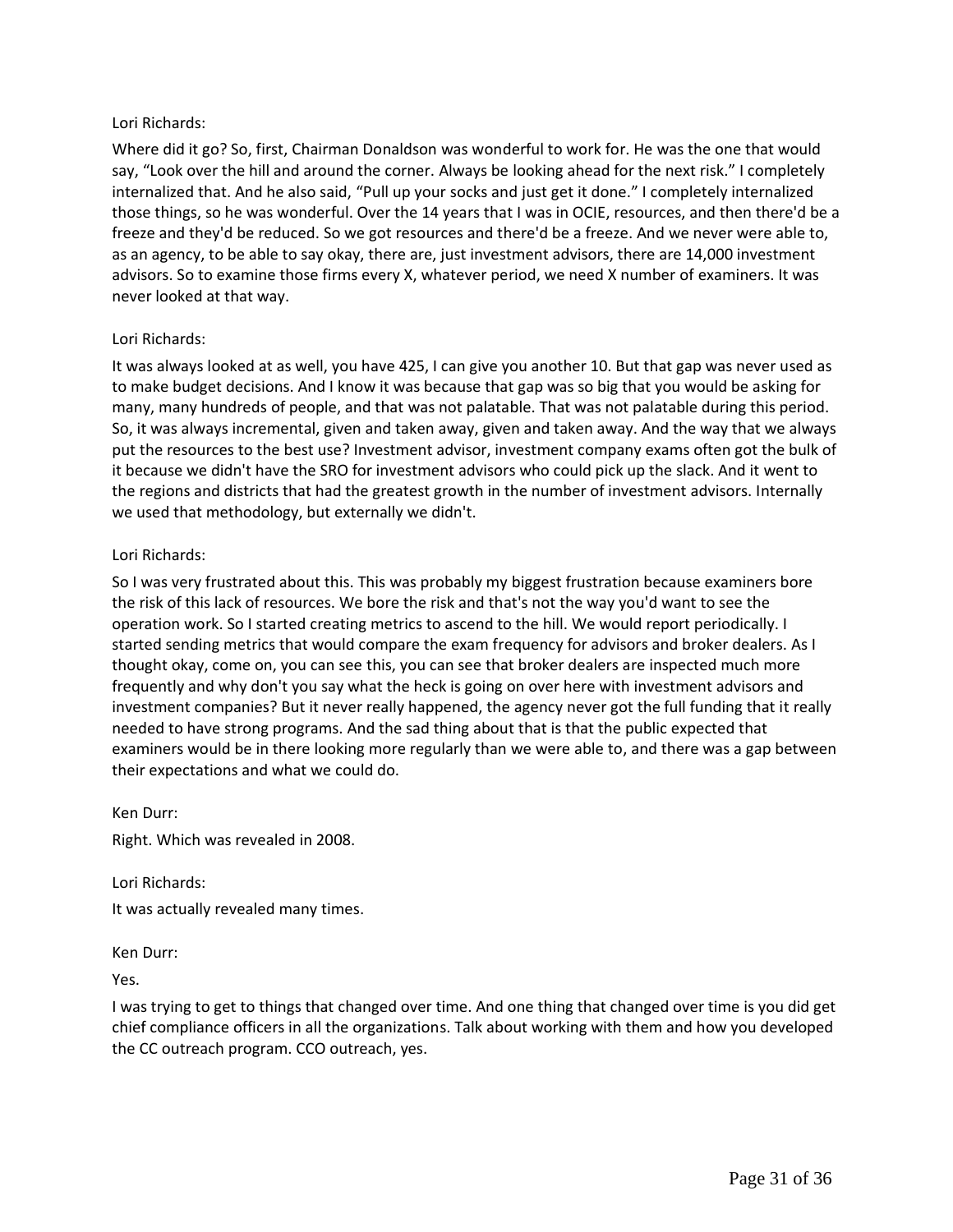I don't know if it was my idea, it might've been Gene Gohlke's idea, but it was a way to basically have additional compliance resources. The SEC can't do it all, let's empower, let's be the chief compliance officer's allies, let's help them. So it was fantastic, I was really proud of the program because it was really popular, people came, we had big sessions in Washington, DC, and then ultimately in all of the regional and district offices. And then even after that, we took CCO outreach on the road, there are a large number of non-US SEC-registered investment advisors. So we would go internationally and do these programs. And what we were doing was helping them feel that they were part of a professional cadre, new cadre of CCOs. They would hopefully have relationships with each other, share information amongst each other. And we would share information with them.

# Lori Richards:

So for one of the first CCO outreach programs, we put together a summary of the kinds of forensic testing that we did, that examiners did on exams and gave it out because we wanted them to use these same techniques and to develop their own techniques. And that was a little controversial because people thought were revealing the secret sauce, but it wasn't, it was a really good thing. And we did regional seminars. Anyway, we did all kinds of outreach. And then we started issuing risk alerts, which I was very proud of. They were called compliance alerts and they weren't inspection reports or exam reports, they were just summaries of things that we had seen and we were worried about. So, it was much more of, I don't know, an informal narrative about a bunch of different compliance issues. And I was very proud of those because, again, they allowed us to communicate with the industry in a direct way, which I thought was only going to improve compliance.

## Ken Durr:

It is interesting in a way you're kind of creating a, you've created a new profession out there, this chief compliance officer thing and are trying to nurture it.

## Lori Richards:

Yes, absolutely. And that's what John Walsh used to say, this is a profession now, this isn't just your side job. We had firms where the chief of marketing was also the chief compliance officer. This is your profession and it has standards and it has policies, there's protocol, there's a community of people who do this work. And yes, yes, absolutely. And now, I mean, I think it's been a real success. I know a lot of chief compliance officers and they really valued what we told them, how we advised them, and how we treated them as allies.

#### Ken Durr:

And throughout this whole period, IT is becoming increasingly more powerful. Did that make a difference? Were you able to crunch numbers in the late two thousands that you couldn't crunch in the mid 1990s?

#### Lori Richards:

Oh, absolutely. It became a very important part of our program. In all of our inspections. I talked about SRO inspections, and being able to see the data there, but we also used forensic testing in investment advisor, investment company and broker dealer exams, and developed some standard protocols for what that should look like. Churning. We developed some standard protocols about what level of turnover was indicative of churning. And then we used those in every exam where we looked at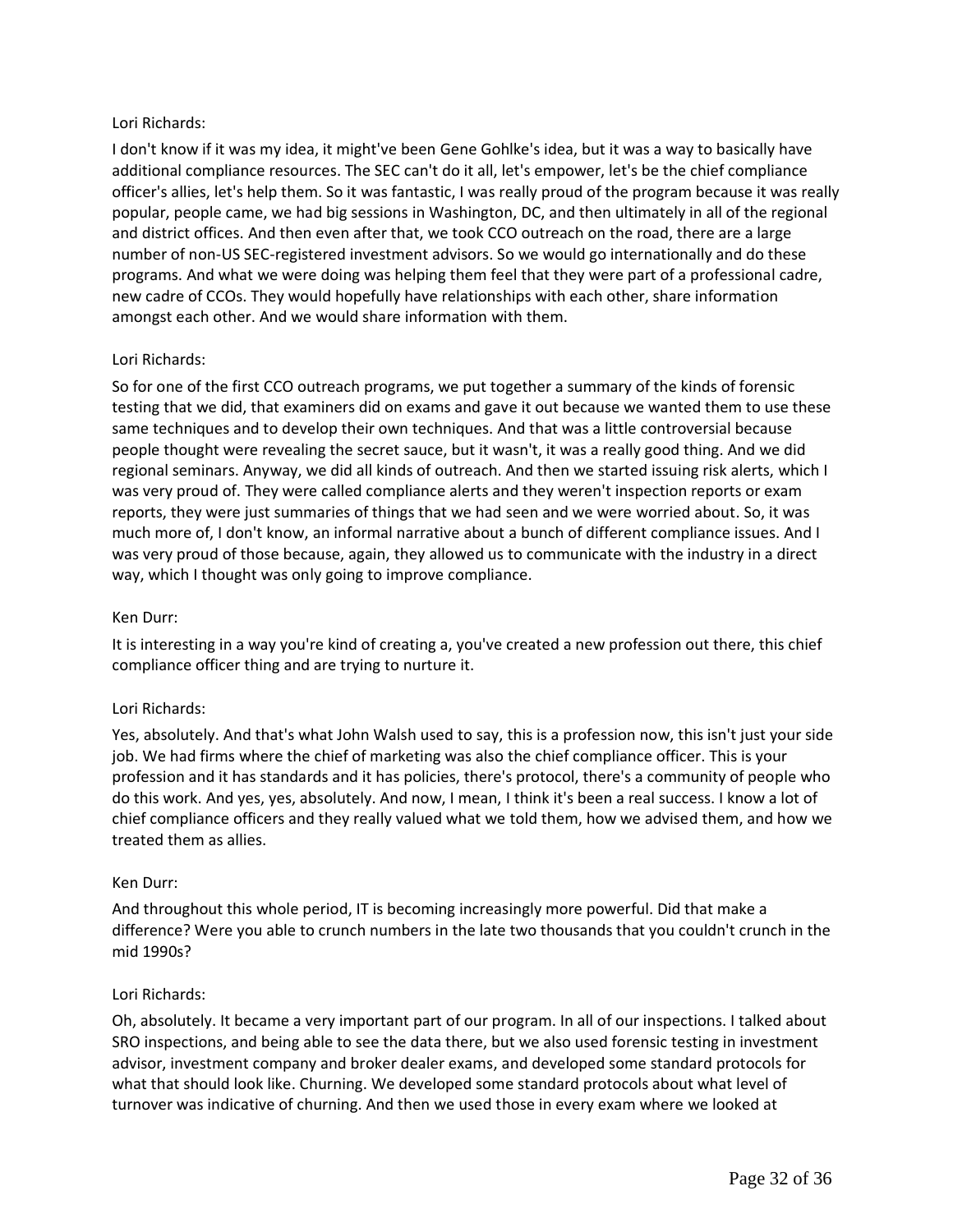churning, we were using the same methodology. And that was really important. Again, consistency and we're one program.

### Ken Durr:

Okay. So 2008, the Madoff thing comes up. Do you remember where you were and what you were doing when you heard about it?

### Lori Richards:

December 11th, I think, or 12th. It was early in the morning and I got an email from the head of the New York regional office saying Bernie Madoff had just confessed. And I was like, what? And we had examiners in that morning, examiners from our New York office. I mean, this is what they did. Particularly in New York. All the boiler rooms and the fraudulent operations up there, they were used to just getting in there right away. So they did. And then I had reports every couple of hours about what was happening, what they were seeing, what they were finding. And within a couple of, I don't know how long it was actually, the lead examiner said, there's nothing here. There's no trading, there's nothing. And we had suspected for a while that he was front running and trading ahead, and that there were violations in the broker dealer

### Lori Richards:

But the investment advisor, we had never examined before. It was only registered in 2006, I believe. And we had never examined it. And that's where the fraud was. It was in the investment advisor. So they came back and they said, there's nothing here. And that was incredibly shocking and upsetting. And obviously he stole a lot of money, but he had also lied for so long about the returns that he was generating so investors believed that their investments were worth far in excess of what they were. So it was terrible. It was terrible for investors, but also extremely challenging for the SEC.

#### Ken Durr:

How did that translate over the next few days, weeks, months?

#### Lori Richards:

Well, I had to testify right away. Congress was alarmed, as they should have been. So I was asked to testify. My colleagues, other SEC division directors were asked to testify too. I think we testified first before the Senate and then before the House. And then the revelations came out. I didn't know that there had been a whistleblower complaint, or a letter. I wasn't personally involved in it so I was learning about it as the public was learning about it. And that was disconcerting. So I felt it was important to take responsibility. I was in the chair, I was the director of OCIE. Linda Thompson, my colleague, Director of Enforcement, we both felt the same way. We need to not duck, we need to say what we know and talk about this. And it was deeply upsetting for us personally, but we needed to stand up and talk about it.

## Lori Richards:

And we did and I felt good about that. We talked about the examiners and the exam program and how committed they are to finding fraud and how devastating this was for all of us. And then really, really quickly, we started to think about well, putting together the dots, what happened here and what needs to change so that we can detect stuff like this and, more importantly, deter it in the first place? So there was a lot of brainstorming sessions with FINRA examiners, just trying to figure out what we could do. And we came up with a pretty good list of things that we could do. The most important thing was asset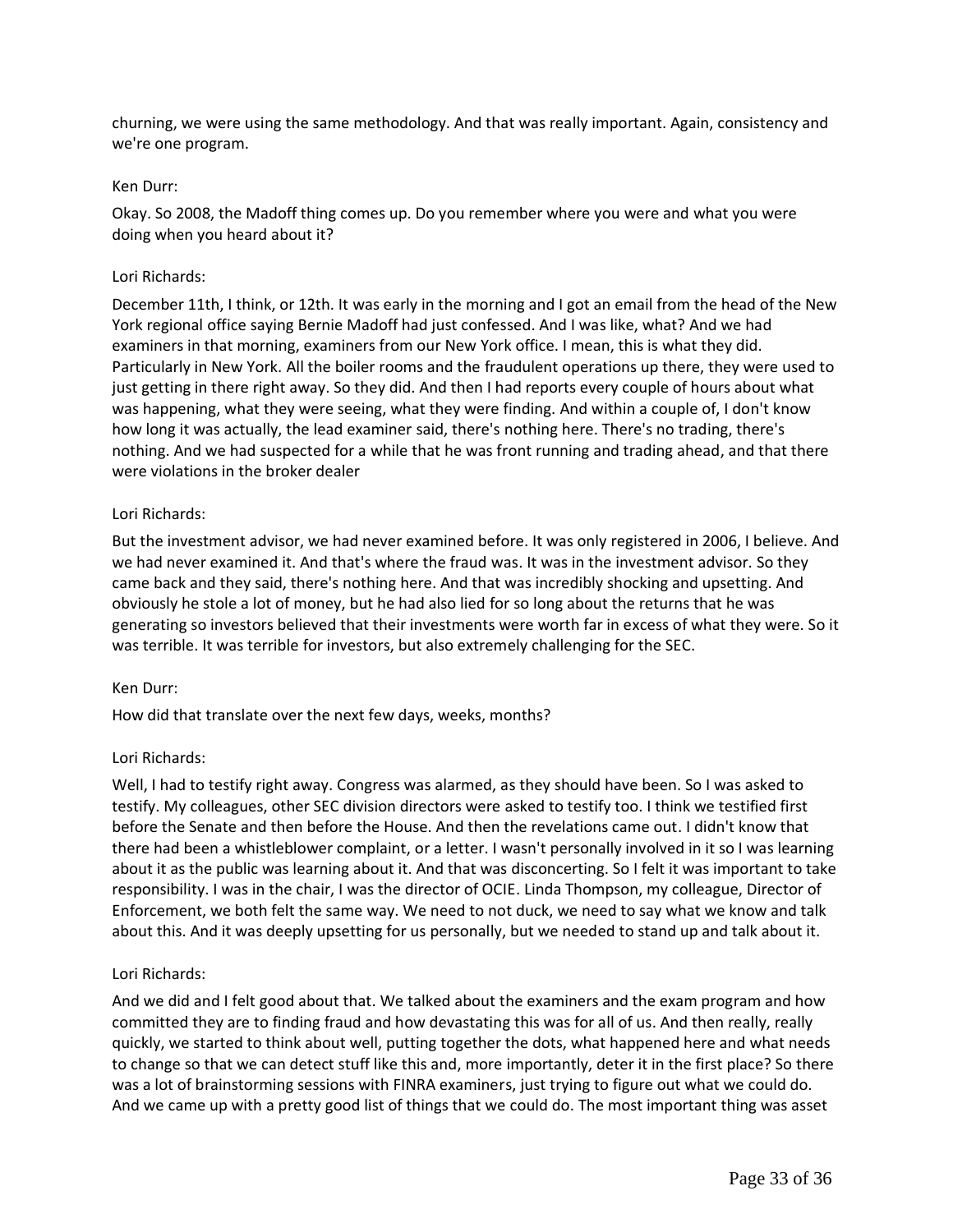verification. It was very difficult to verify assets for asset management firms before that. Banks would say, "Oh, this is private information," or they would delay in getting back to us. It was not an easy process to verify the existence of assets. That needed to change.

## Lori Richards:

In my mind, auditors, the auditors of this type of firm needed to change. They needed to be PCAOBregistered, they needed to be of high caliber, and the auditors needed -- as part of their audit process - to verify assets. That seemed to me to be the best outcome. I had many meetings with many accounting groups, policymaking groups, along with Trading and Markets to say, "You have to do this. This is really, really important." And the process doesn't move so fast. So, I spent a lot of my time doing that as well as sending examiners out on site in these surprise exams to verify assets, just to make sure that assets were there, that they do just that. And that we did nationwide, we did it across the country. It was incredibly time consuming. We also reiterated our exam modules about fraud and the indicia of fraud. Examiners are pretty well-versed, I think, in fraud, but we, I think really upped it. Examiners became certified fraud examiners.

# Ken Durr:

Did you look for investment companies like Madoff's? Did you look for and try to say well, his firm looked like this, so we're going to check these people. Did you find anything there?

# Lori Richards:

Yes, we found a couple. Sanford, the Alan Sandford case came up about that same time. And then there was a smaller one in California. I think that one came up. The other thing, I had this idea that we should do something that Corp Fin had done many years in the past, which was to require firms to attest to the SEC that their controls were in place and their assets were what they said they were. So, I spent a couple of months working on that as a project -- to require asset management firms, broker dealers, to come back to the commission and attest. That, ultimately, never went anywhere. But yes, the Commission has made rulemaking changes in light of Madoff, and that's a good thing. Examiners made changes to their protocols.

## Lori Richards:

And auditor's now *do* verify the existence of assets during audits, and they communicate with the SEC staff that they've done that. So there are definitely lessons-learned. And then, fundamentally, we did not examine -- I mean, for me fundamentally -- we didn't examine the asset management side of his operation. And I think if we would have, I'd like to think we would have found the fraud. We had in the early years, a protocol where newly-registered advisors are examined in their first year and that fell away when we lacked the resources to do that. So for me, that was another lesson -- having the resources to be able to go into a newly registered advisor and check it out.

## Ken Durr:

Okay. I know for Enforcement after Madoff, essentially the idea was just blow it up and start over again, build something new. Is that what happened with OCIE? Did you leave all these things and say, "Here are the pieces. Here's what works," and bestow them all on your successor to rearrange, or how did that work out?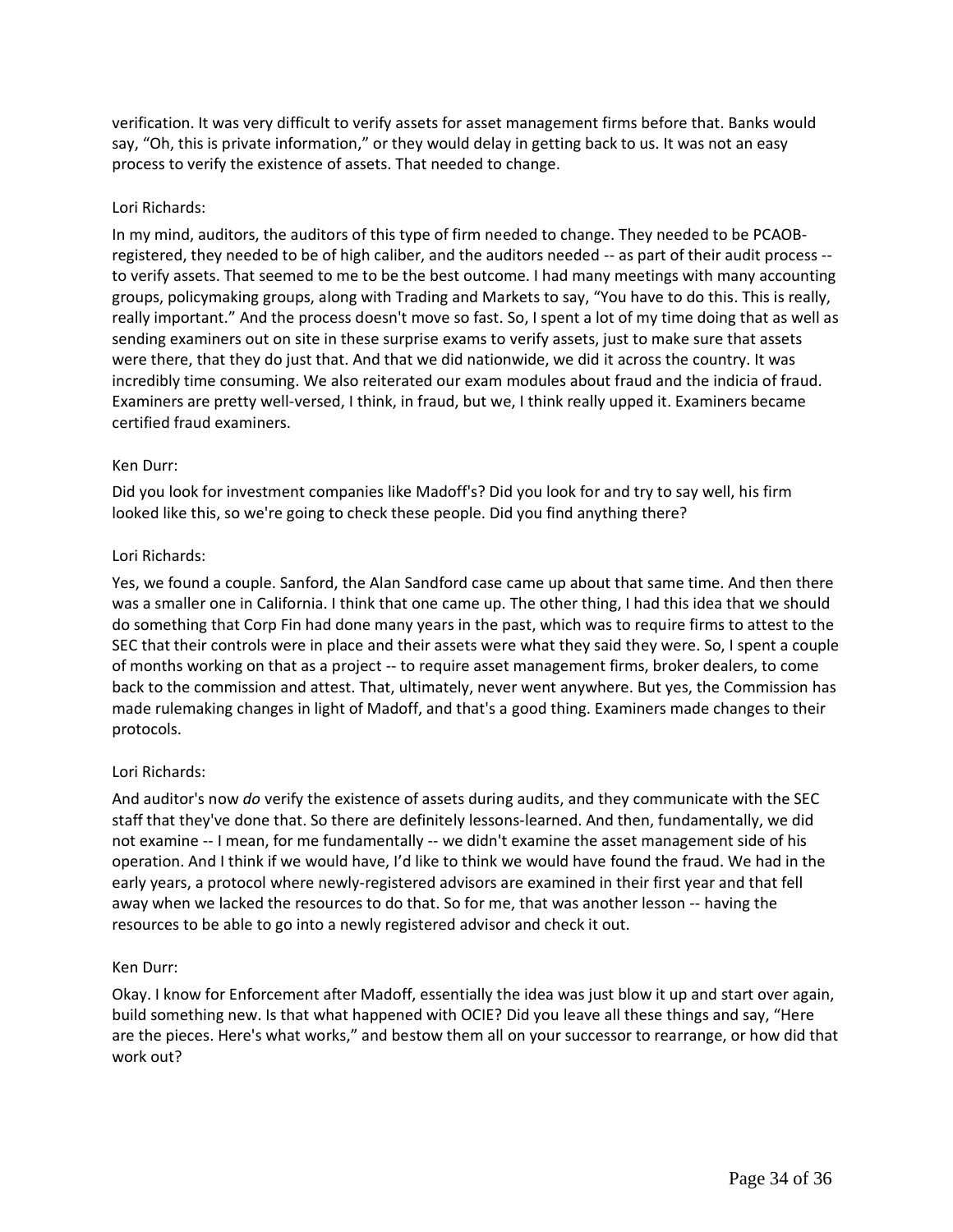Well, what Enforcement did was it created specialized units which were dedicated to particular issues, including investment advisor, investment company specialized units. That's super consequential. I left in place ideas that I had, and I had a roadmap for what I wanted my successor to do in the next year, which I left, a big thick document. But it was up to somebody else at that point. I felt like I had done all that I could do. I left in June of 2009, having put in place a number of these things. And I felt it was the right time. I also felt that the new chairman needed to have a clean slate post this terrible period. And I had been doing the job for 14 years.

## Lori Richards:

So, it was the right time for me to leave. It was very difficult, but it was the right time for me to go. I mean, I had thought about leaving the agency prior to this many times, but I always felt that there was a risk that OCIE could be put back into the divisions. It was always this possibility. And so I thought, no, I'm not leaving now. I'm not leaving, I'm keeping this thing going. So by that time, a new chair, I didn't think it was likely that OCIE would be eliminated.

## Ken Durr:

Okay. And now we know that OCIE's made it to division status.

# Lori Richards:

Yes, I'm so thrilled. Oh, it's such a vindication of all of the good work of examiners and that the agency knows their value to make it a permanent division. I mean, it's nomenclature really. When we first started out, it was going to be a division, but Market Regulation and Investment Management wanted it to be an office. I say, okay, I don't care. It's just a name. But now, I think it does matter to examiners. It really does. And so I was really thrilled and grateful to Chairman Clayton and Pete Driscoll, who was the OCIE director last year when it happened.

## Ken Durr:

So this has been a great talk. Is there anything that we haven't brought up that we should talk about to wrap up?

## Lori Richards:

I think what I did after the SEC, because the SEC really influenced me after I left the SEC. It was a core part of my psyche. I initially went to Pricewaterhouse Coopers and I did compliance consulting for all different kinds of entities. And that was really fun to be kind of on that side of the table working with management on compliance programs. And I did that with a former commission lead examiner in New York, Tom Biaussie. We were co-leads of PWC's asset management regulatory group. And then I left PWC and I became a chief compliance officer myself at JP Morgan asset and wealth management. So covering both the wealth management side, the broker dealer side, and obviously asset management funds, private equity, everything, soup to nuts. And that was fantastic for me because I got to finally put in play all of the things that I had talked about when I was in OCIE.

## Lori Richards:

I got to actually do those things and remember those things and use those things. And I could see how difficult it was being in that chair. But I loved that work. The firm was fantastic. It's a firm where they're